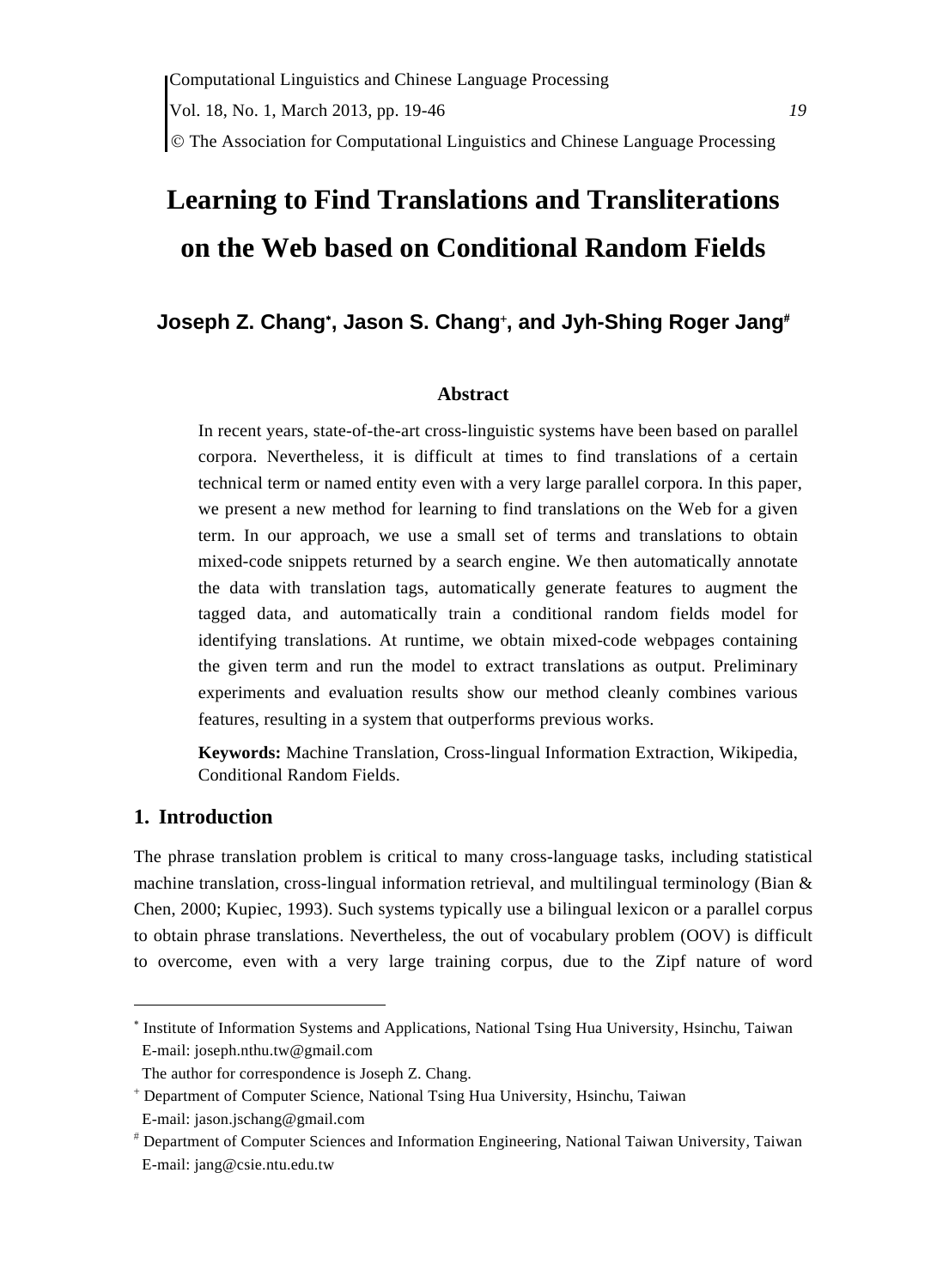distribution and the fact that new words, technical terms, and named entities arise frequently. On the other hand, the advent of the Internet has lead to an unprecedented buildup of multilingual texts. Specifically, there are an abundance of webpages consisting of mixed-code text, namely text written in more than one language. We observe that the mixed-code webpages typically are written in one language but interspersed with some sentential or phrasal translations written in another language. By retrieving and identifying such translation counterparts on the Web, we can cope with the OOV problem caused by the limited coverage of dictionaries and parallel corpora.

Consider a Wikipedia title, "*Named-entity recognition*". The best places to find the Chinese translations for this technical term are probably not some parallel corpus or dictionary, but rather mixed-code webpages that mention it in both Chinese and English. The following example is a snippet returned by the *Bing* search engine for the query "*named entity recognition*" requesting Chinese language webpages:

http://zh.wikipedia.org/zh-hk/問答系統: 從系統內部來看,問答系統使用了大 量有別於傳統資訊檢索系統自然語言處理技術,如自然語言剖析(Natural Language Parsing)、問題分類(Question Classification)、專名辨識(Named Entity Recognition)等等。

In this snippets, the author mentioned several technical terms in Chinese (*e.g*., 自然語言剖析 *zhiran yuyan poxi*, 問題分類 *wenti fenlei*, and 專名辨識 *zhuanming bianshi*), followed by the source terms in brackets (*Natural Language Parsing*, *Question Classification*, *and Named Entity Recognition*, respectively). The term-translation pairs in the above example follow the parenthetical translation surface pattern in the form of "*Chinese translation (English term)*". This pattern is only one of many surface patterns found on the Web that may indicate a term-translation pair. In the following examples, we show different surface patterns of translation pairs found on the Web, with Chinese translations underlined and the counterpart English terms italicized:

- (a) 血液學檢驗(*hematology*) 白血球分類
- (b) [巴黎最美的橋] 亞歷山大三世橋 *Pont Alexandre III*
- (c) 胰島素泵的臨床應用及護理進展 progress on nursing of clinical application of *insulin pump*
- (d) 國外組織美國職棒大聯盟 (Major League Baseball,簡稱: MLB,或大聯 盟)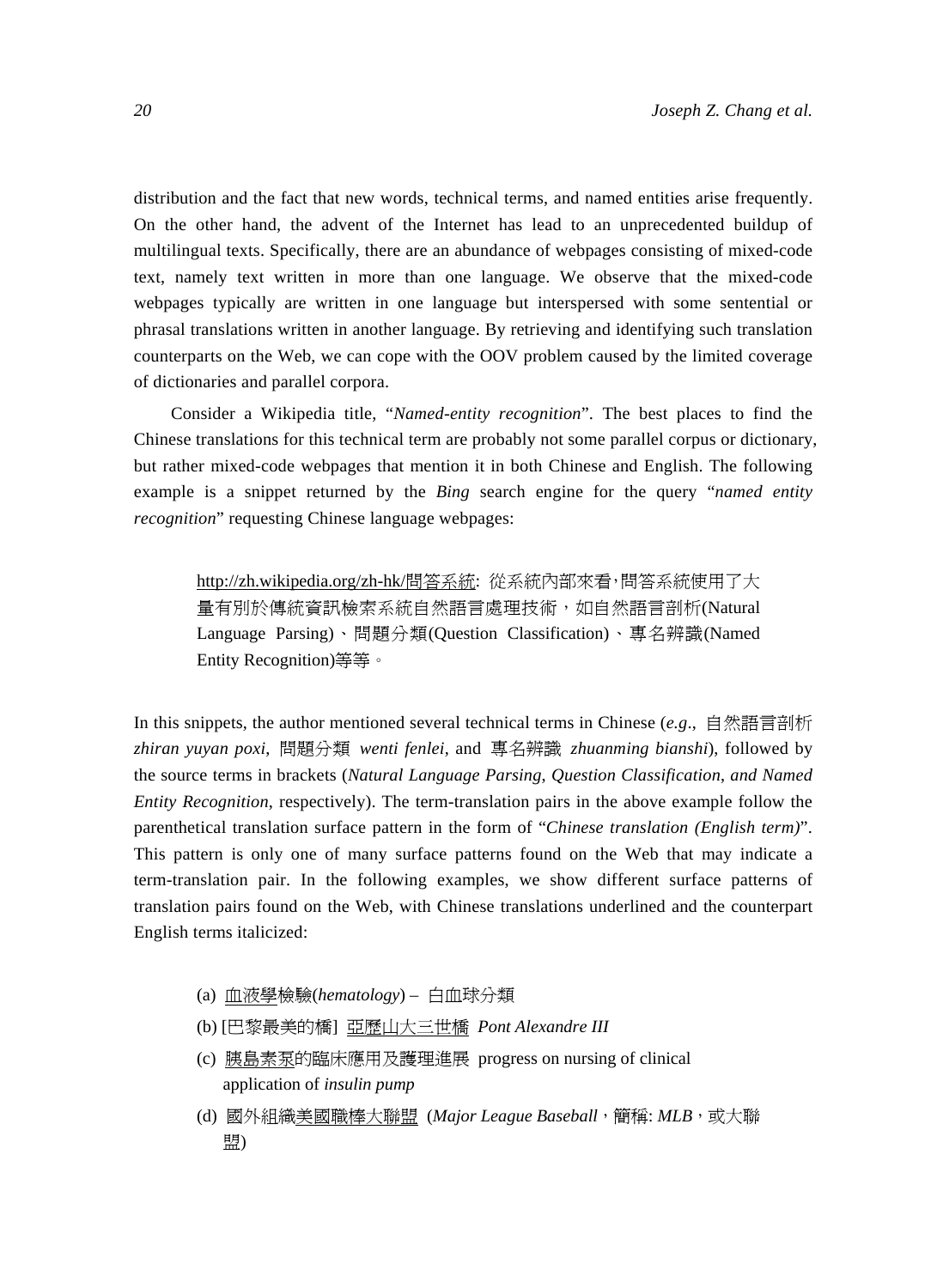# *Learning to Find Translations and Transliterations 21 on the Web based on Conditional Random Fields*

- (e) [食記]義美蔥油餅 Imei *green onion pancake*
- (f) [食記]義美蔥油餅 *Imei* green onion pancake . . .

Examples (a) and (b) show Chinese translations occurring near or next to an English phrase. There are also cases (*e.g*., Example (c)) where the translation (*e.g*.,胰島素泵 yidaoshu pang) and the English phrase (*e.g., insulin pump*) are far apart. Example (d) shows another form of parenthetical translation pattern, where translations are right next to the English term (*Major League Baseball*). Examples (e) and (f) show two term translation pairs interwoven in the same text (義美 yi-mei transliterated into *Imei* and <u>蒽油餅 cong-you-bing</u> translated into *green onion pancake*).

For a given English term, such translations can be extracted by classifying the Chinese characters in the snippets as either translation or otherwise. Intuitively, we can cast the problem as a sequence labeling task. To be effective, we need to associate each token (*i.e*., Chinese character or word) with some features to characterize the likelihood of the token being part of the translation. For example, by exploiting some external knowledge sources (*e.g*., bilingual dictionaries), we derive that the Chinese character "辨" (*bian*) in the Chinese word "辨識" (*bian-shi*, *recognition*) is likely to be part of the translation of "*named entity recognition.*"

In this paper, we present a new method that automatically obtains such labeled data and generates features for training a conditional random fields (CRF) model that is capable of identifying translation or transliteration in mixed-code snippets returned by search engines (*e.g., Google* or *Bing*). The system uses a small set of phrase-translation pairs to obtain search engine snippets that may contain both an English term and its Chinese translation from search engines. The snippets then are tagged automatically to train a CRF sequence labeler. We describe the training process in more detail in Section 4.

At run-time, we start with a given phrase (*e.g*., "*named-entity recognition*"), which is transformed into a query with a setup to retrieve webpages in the target language (*e.g*., Chinese). We then retrieve mixed-code snippets returned by the search engine and extract translations within the snippets. The identified translations can be used to supplement a bilingual terminology bank (*e.g*., adding multilingual titles to existing Wikipedia); alternatively, they can be used as additional training data for a machine translation system, as described in Lin, Zhao, Van Durme, and Paşca (2008).

Most previous works focus on extracting translation pairs where the counterpart terms appear near one another in the webpage, based on a limited set of short patterns. In our approach, we extract term and translation pairs that are near or far apart, and are not limited by a set of predefined patterns. We have evaluated our method based on English-Chinese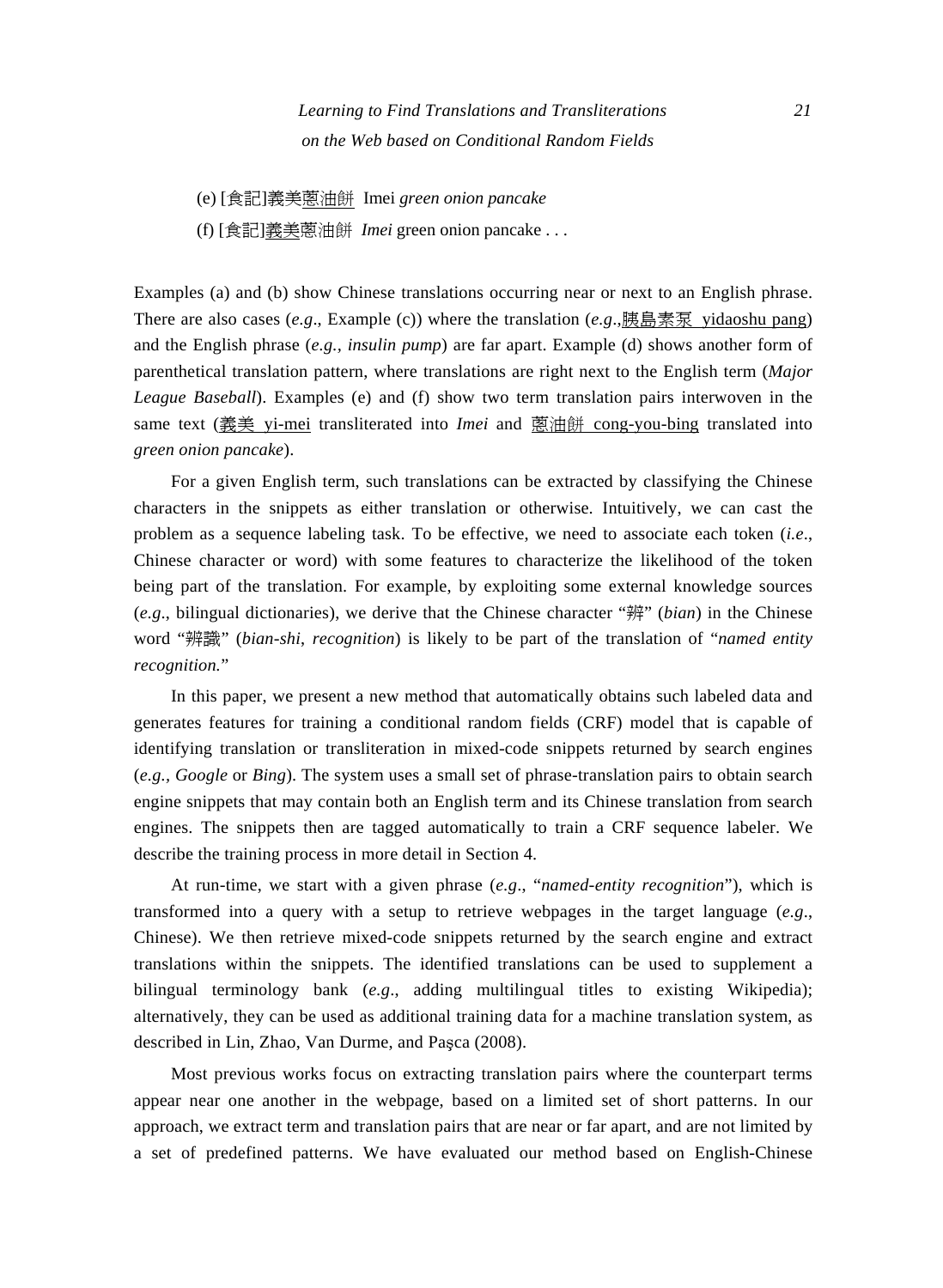language links in Wikipedia as the gold standard. Results show that our method produces output for 80% of the test cases with an exact match precision of 43%, outperforming previous works.

The rest of the paper is organized as follows. In the next Section 2, we survey the related work that also aimed to mine translations from the Web. In Section 3, we give brief descriptions on resources we make use of. In Section 4, we describe in detail the problem statement and the proposed method. Finally, we report evaluation results and error analysis in Section 5.

#### **2. Related Work**

In machine translation, a source text is typically translated one sentence at a time, while cross-lingual information retrieval involves phrasal translation. The proposed methods for phrase translation in the literature rely on either handcrafted bilingual dictionaries, transliteration tables, or bilingual corpora. For example, Knight and Graehl (1998) described and evaluated a multi-stage machine translation method for performing backwards transliteration of Japanese names and technical terms into English, while Bian and Chen (2000) described cross-language information access to multilingual collections on the Internet. Recently, Smadja, McKeown, and Hatzivassiloglou (1996) proposed an algorithm for producing collocation and translation pairs, including noun and verb phrases, in bilingual corpora. Similarly, Kupiec (1993) propose an algorithm for finding noun phrase correspondence in bilingual corpora for bilingual lexicography and machine translation. Koehn and Knight (2003) described a noun phrase translation subsystem that improves word-based statistical machine translation methods.

Some methods in the literature also have aimed to exploit mixed code webpages for word and phrase translation. Nagata, Saito, and Suzuki (2001) presented a system for finding English translations for a given Japanese technical term in search engine results. Their method extracts English phrases appearing near the given Japanese term, and it scores translation candidates based on co-occurrence counts and location. Cao and Li (2002) proposed an EM algorithm for finding translation for base noun phrases on the Web. Kwok *et al*. (2005) focused on named entity phrases and implemented a cross-lingual name finder based on Chinese-English webpages. Wu, Lin, and Chang (2005) proposed a method for learning a set of surface patterns to find terms and translations occurring in short distance. Mixed-code webpage snippets were obtained by querying a search engine with English terms for Chinese webpages. They discovered that the most frequent pattern is where the translation immediately followed by the source term, with the coverage rate of 46%. Their results also indicate the stricter parenthetical pattern covers less than 30% of the translation instances.

Researchers also have explored the hyperlinks in webpages as a source of bilingual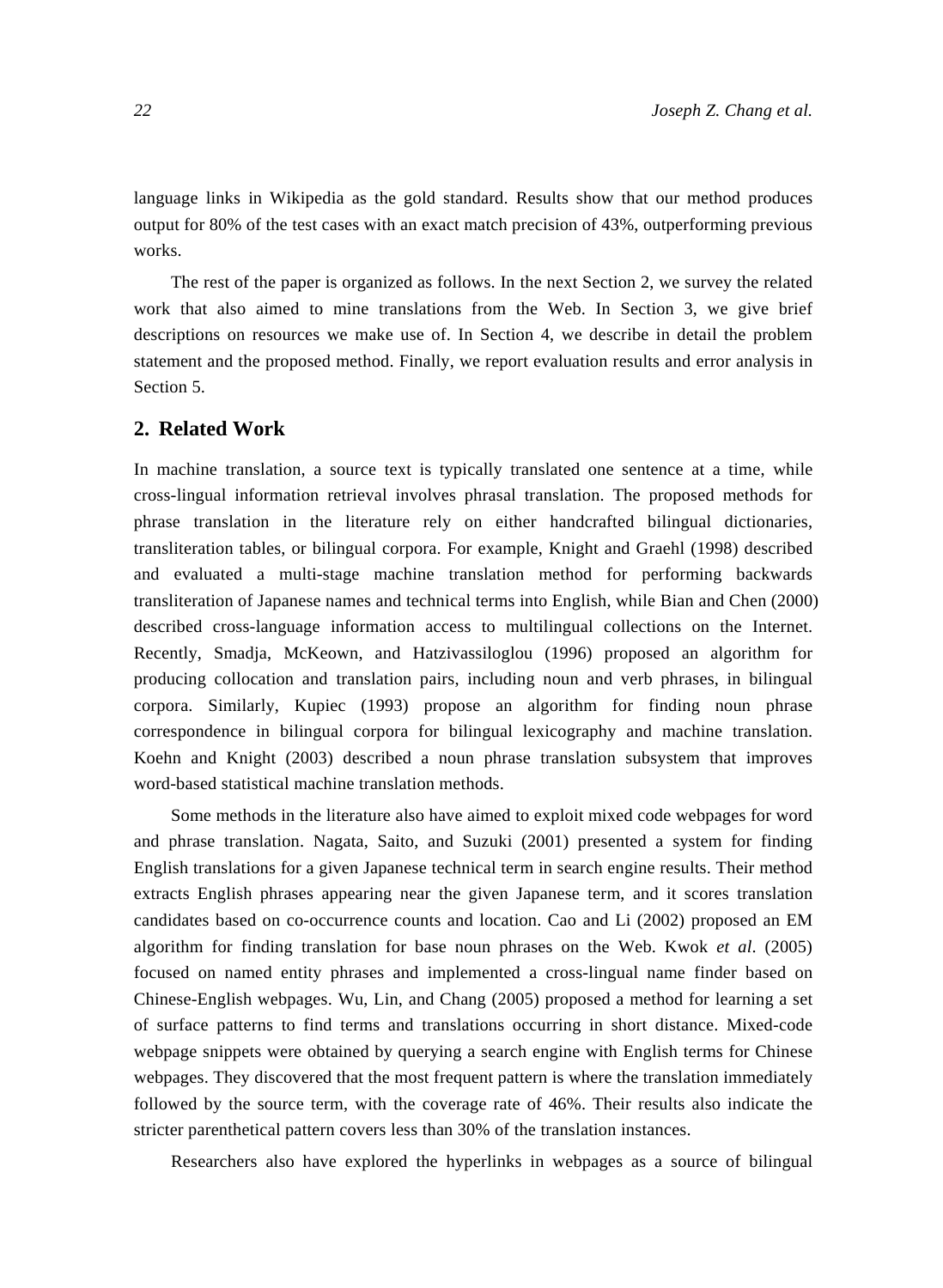information. Lu, Chien, and Lee (2004) proposed a method for mining terms and translations from anchor text directly or transitively. In a follow-up project, Cheng *et al*. (2004) proposed a method for translating unknown queries with web corpora for cross-language information retrieval. Similarly, Gravano and Henzinger (2006) also proposed systems and methods for using anchor text as parallel corpora for cross-language information retrieval.

In a study more closely related to our work, Lin *et al.* (2008) proposed a method that performs word alignment between Chinese translations and English phrases within parentheses in crawled webpages. Their paper also proposed a novel and automatic evaluation method based on Wikipedia. The main difference from our work is that the alignment process in Lin *et al*. (2008) is done heuristically using a competitive linking algorithm proposed by Melamed (2000), while we use a learning-based approach to align words and phrases. Moreover, in their method, only *parenthetical translations* are considered. With only the parenthetical pattern, their method is able to extract a significant number of translation pairs from crawled webpages without a given list of target English phrases. By restricting to parenthetical surface patterns however, many translation pairs in webpages may not be captured, including term-translation pairs that are further apart. In our work, we exploit surface patterns differently as a soft constraint in a CRF model and use an approach similar to Lin *et al.* (2008) to evaluate our results.

In contrast to the previous work in phrase and query translation, we present a learning-based approach that uses annotated data to develop the system. Nevertheless, we do not require human intervention to prepare the training data, but instead make use of language links in Wikipedia to automatically obtain the training data. The annotated data is further augmented with features indicative of translation and transliteration relations obtained from external lexical knowledge sources publicly-available on the Web. The trained CRF sequence labeler then is used to find translations on the Web for a given term.

#### **3. Resources**

In this work, we rely on several resources that are available on the Internet. These resources are used for different purposes: the seed data are used for obtaining and labeling training data, the gold standard is used for automatic evaluation, and the external knowledge sources are used for generating features.

### **3.1 Wikipedia**

Wikipedia is an online encyclopedia compiled by volunteers around the world. Anyone on the Internet can edit existing entries or create new entries to add to Wikipedia. Owing to the number of its participants, Wikipedia has achieved both high quantity and a quality comparable to traditional encyclopedias compiled by experts (Giles, 2005). Due to these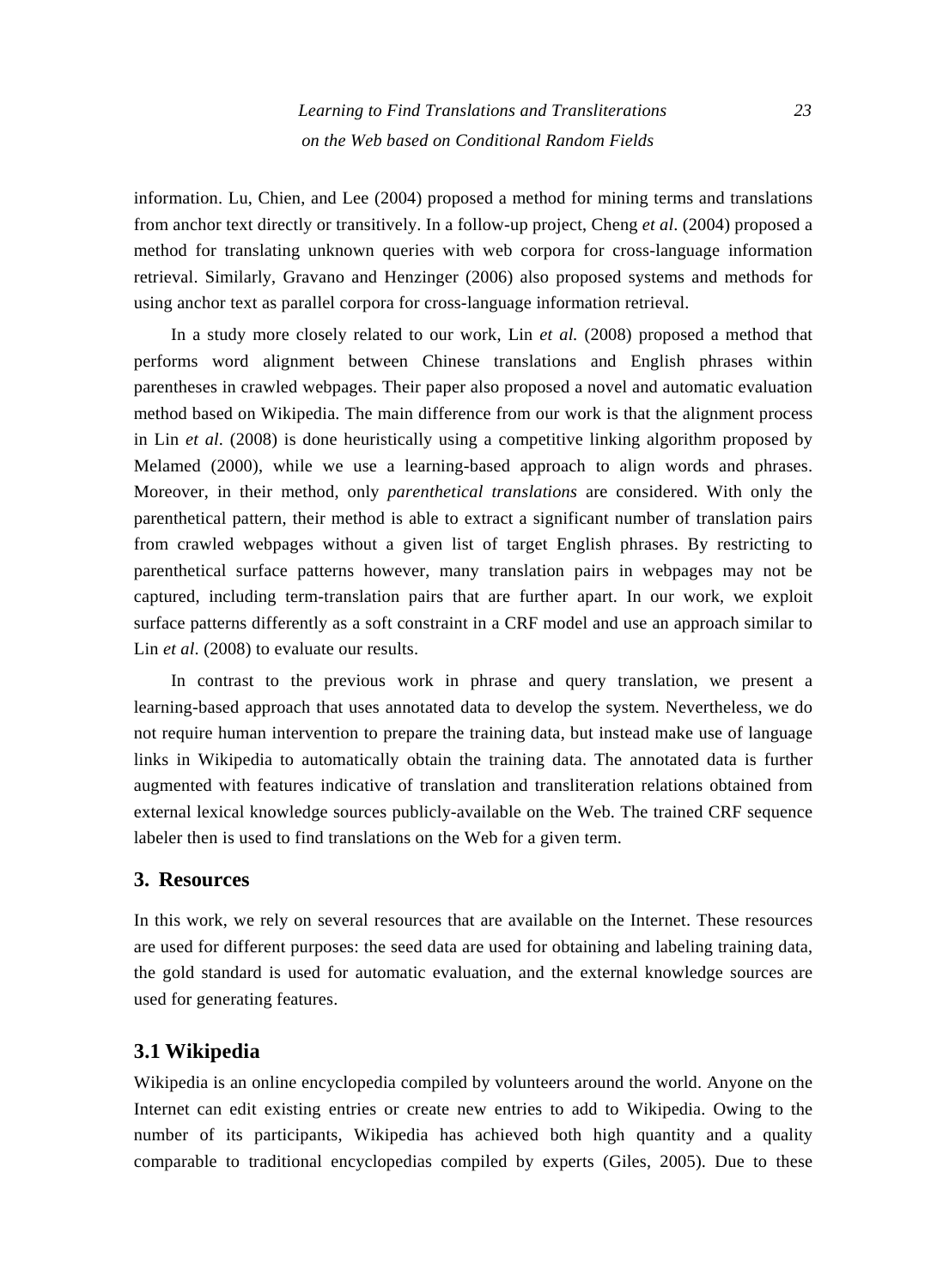reasons, Wikipedia has become the largest and most popular reference tool.

We extracted bilingual title pairs from the English and Chinese editions of Wikipedia as the gold standard for evaluation and as seeds to automatically collect and label training data from the Internet by querying search engines.

The number of entries in English Wikipedia grew at an exponential rate from 2001 to 2008, with some 20,000 new articles created monthly by thousands of volunteers around the world, making it an excellent source for finding new words and terms. As of February 2, 2012, the English Wikipedia had 3,861,652 articles, making it the most well-established edition for all 285 languages.

Entries on the same topic among different language editions of Wikipedia are interlinked via the so-called language links. Nevertheless, only a small percentage of English articles are linked to editions of other languages. The Chinese Wikipedia contains only 398,206 articles, making it roughly one-tenth the size of the English Wikipedia. Furthermore, only 5% of the entries in the English Wikipedia contain language links to their Chinese counterparts. The proposed method can be used to find the translations of those English terms, thus speeding up the process of building a more complete multilingual Wikipedia. As will be described in Section 4, we extracted the titles of English-Chinese article pairs connected by language links for training and testing purposes.

The content of Wikipedia is freely downloadable online.<sup>1</sup> We used the *Google Freebase Wikipedia Extraction* (*WEX*) instead of the official raw dump. The *WEX* is a processed version of the official dump, with the Wikipedia syntax transformed into XML. The *WEX* database can be freely downloaded online.<sup>2</sup>

#### **3.2 WordNet**

WordNet is a freely available, handcrafted lexical semantic database for English.<sup>3</sup> Starting its development in 1985 at Princeton University by a team of cognition scientists, WordNet was originally intended to support psycho-linguistic research. Over the years, WordNet has become increasingly popular in the fields of information retrieval, natural language processing, and artificial intelligent. Through each release, WordNet has grown into a comprehensive database of concepts in the English language. As of today, the stable 3.0 version of WordNet contains 207,000 semantic relations between 150,000 words organized in over 115,000 senses.

Senses inWordNet are represented as synonym sets (*synsets*). A synset with a definition contains one or more words, or *lemmas*, that express the same meaning. In addition, WordNet

<sup>1</sup> http://en.wikipedia.org/wiki/Wikipedia:Database\_download

<sup>2</sup> http://wiki.freebase.com/wiki/WEX

<sup>3</sup> http://wordnet.princeton.edu/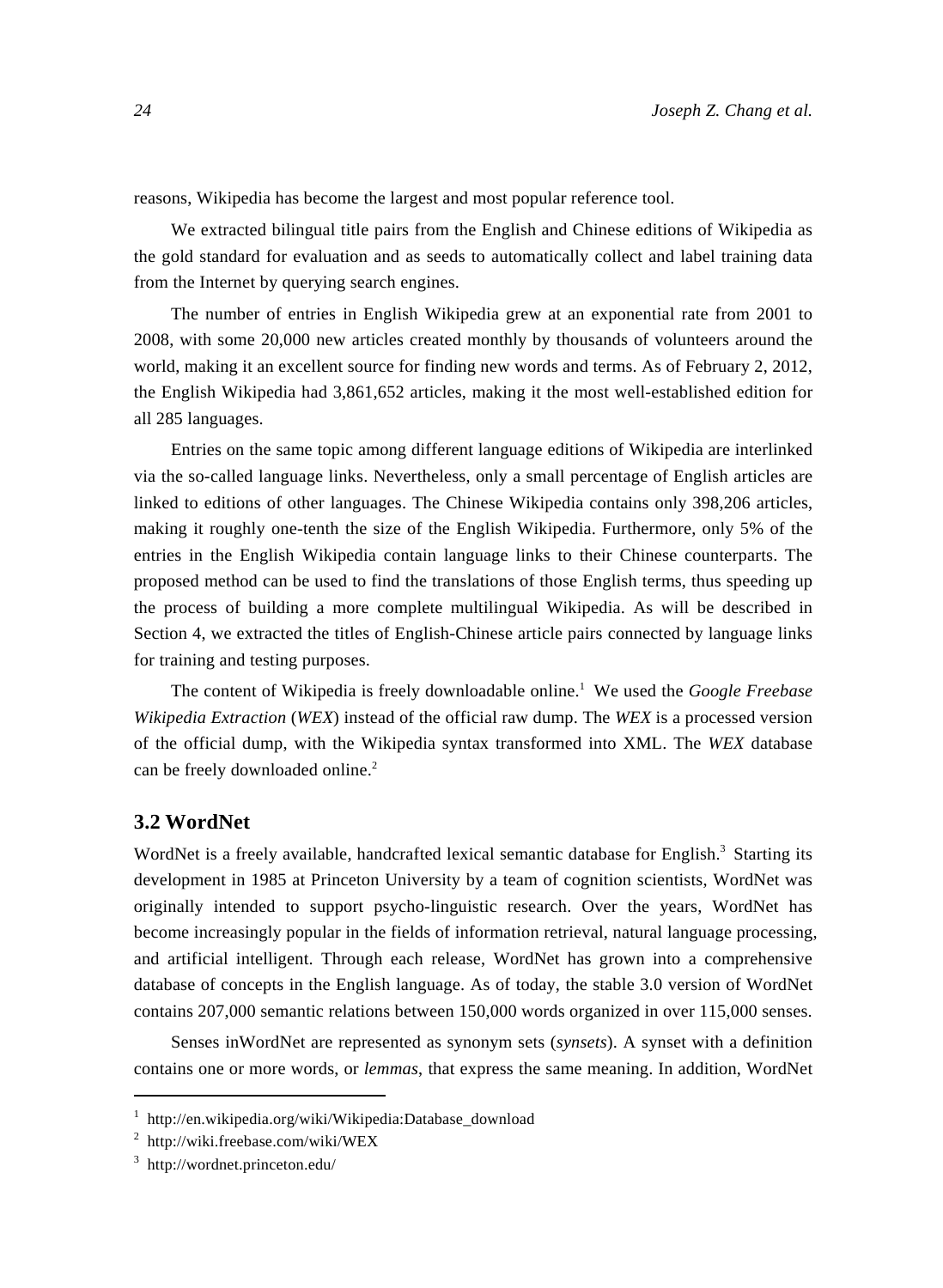provides other information for each synset, including example sentences and estimated frequency. For example, the synset {*block, city\_block*} is defined as *a rectangular area in a city surrounded by streets*, whereas synset {*block, cube*} is defined as *a three-dimensional shape with six square or rectangular sides*. WordNet also records various semantic relations between its senses. These relations includes *hypernyms, hyponyms, coordinate terms, holonym* and *meronym*.

#### **3.3 Sinica Bilingual WordNet**

The *Sinica Bilingual WordNet* is part of the publicly accessible *Sinica Bilingual Ontological WordNet* (*Sinica BOW*) (Huang, 2003). In this work, we treat the *Sinica Bilingual WordNet* as a bilingual dictionary, and use it as an external knowledge source to generate features for training the CRF model.

*The Sinica Bilingual WordNet* is a hand-crafted English-Chinese version of the original Princeton WordNet 1.6. It was compiled by collecting all possible Chinese translations of a synset's lemmas from various online bilingual dictionaries before a team of translators manually edited the acquired translations. For each synset, the translators selected at most three appropriate lexicalized words as translation equivalents.

The *Sinica BOW* system can be freely-accessible online.<sup>4</sup> The *Sinica Bilingual WordNet* database can also be licensed for download.<sup>5</sup>

# **3.4 NICT Bilingual Technical Term Database**

The *NICT Bilingual Technical Term Database* is a resource freely available online.<sup>6</sup> In addition to the *Sinica Bilingual WordNet*, we also used the NICT database to generate features. While the Sinica Bilingual WordNet mainly contains common nouns, the NICT database mainly contains technical terms and proper nouns. By combining the two resources, we can generate translational features covering both common nouns and proper nouns.

The NICT Bilingual Technical Term Database is maintained by committees in the National Academy for Educational Research of Taiwan (formerly National Institute for Compilation and Translation). The goal is to pursuit more uniform and standardized translations for technical terms used in textbooks, patents, national standards, and open source software. It contains over 1.1 million Chinese-English term translation pairs arranged into 72 categories (Table 9) and is kept up to date by constantly including more terms. Any user can suggest a new term and translation to the committees to be added to the database.

<sup>4</sup> http://BOW.sinica.edu.tw/

<sup>5</sup> http://www.aclclp.org.tw/doc/bw\_agr\_e.PDF

<sup>6</sup> http://terms.nict.gov.tw/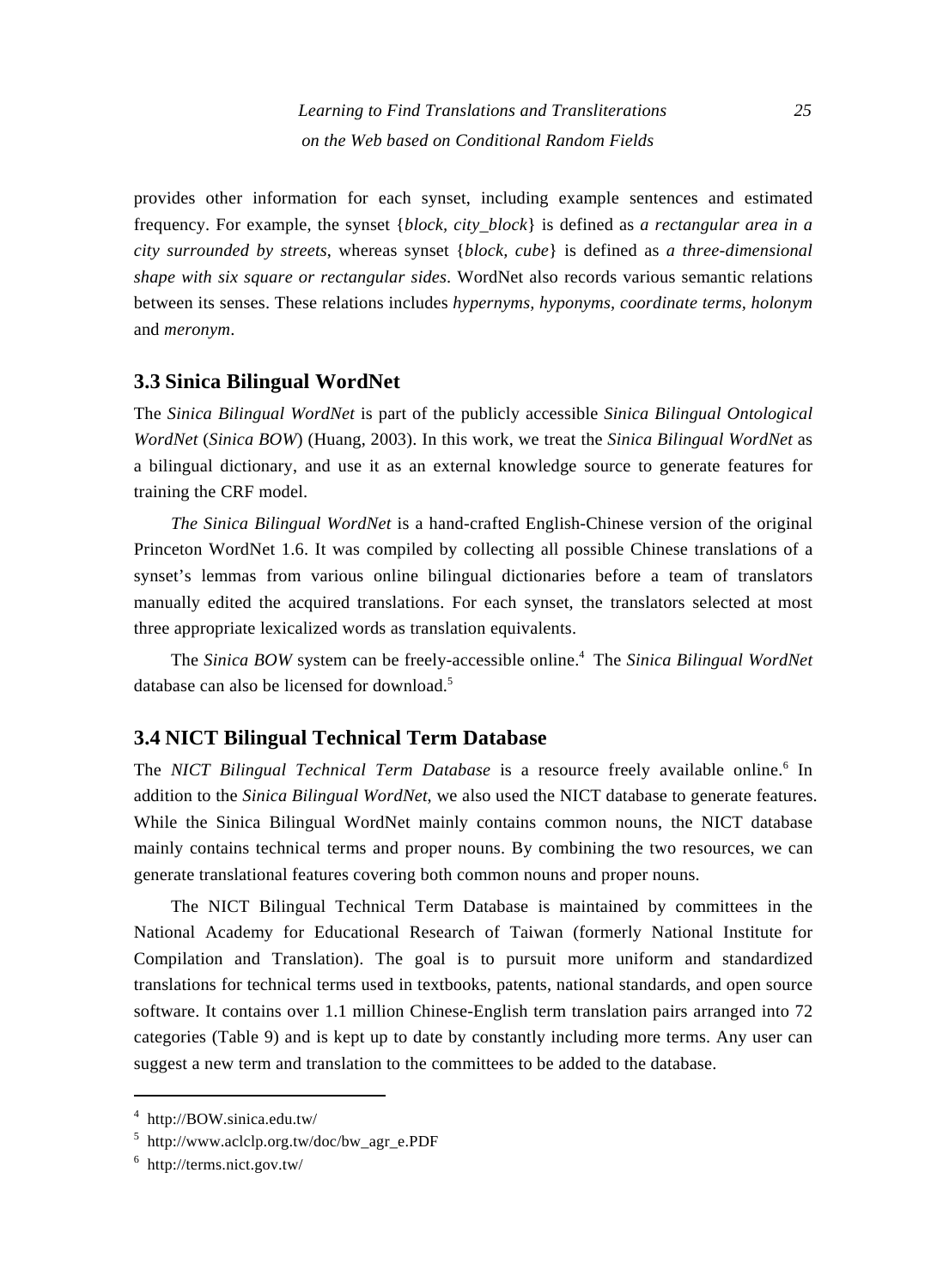#### **3.5 Google Web 1T N-grams**

In 2006, *Google* published a ngram dataset based on public webpages through Linguistics Data Consortium for licensing.<sup>7</sup> The Google Web 1T corpus is a 24 GB (gzip compressed) corpus that consists of n-grams ranging from unigram to five-grams generated from approximately 1 trillion words in publicly accessible Web pages. In this work, we use the Web 1T corpus to filter unlinked entries in the English Wikipedia with high frequency on the Web for manual evaluation.

#### **4. Method**

Submitting an English phrase (*e.g*., "*named-entity recognition*") to search engines to find translations or transliteration is a good strategy used by many translators (Quah, 2006). Unfortunately, the user has to sift through snippets to find the translations. Such translations usually exhibit characteristics related to word translation, word transliteration, surface patterns, and proximity to the occurrences of the given phrase. To find translations for a given term on the Web, a promising approach is automatically learning to extract phrasal translations or transliterations of a given query using the conditional random fields (CRF) model. To avoid human effort in preparing annotated data for training the model, we use an automatic procedure to retrieve and tag mixed-code search engine snippets using a set of bilingual Wikipedia titles. We also propose using external knowledge sources (*i.e*., bilingual dictionaries, name lists and terminology banks) to generate translational and transliterational features.

#### **4.1 Problem Statement**

We focus on the issue of finding translations in mixed code snippets returned by a search engine. The translations are identified, tallied, ranked, and returned as the output of the system. The returned translations can be used to supplement existing multilingual terminology banks, or used as additional training data for a machine translation system. Therefore, our goal is to return several reasonably precise translations that are available on the Web for the given phrase.

*Problem Statement*: Given a phrasal term *P* and a full-text search engine *SE* (*e.g*., *Bing* or *Google*) that operates over a mixed-code document collection (*e.g*., the Web), our goal is to retrieve a probable translation *T* of *P* via *SE*.

For this, we extract a set of translation candidates,  $c_1$ , ...,  $c_m$  from a set of mixed-code snippets, *s*1, ..., *s*n returned by *SE*, such that these candidates are likely to be translations *T* of *P*.

<sup>7</sup> http://www.ldc.upenn.edu/Catalog/CatalogEntry.jsp?catalogId=LDC2006T13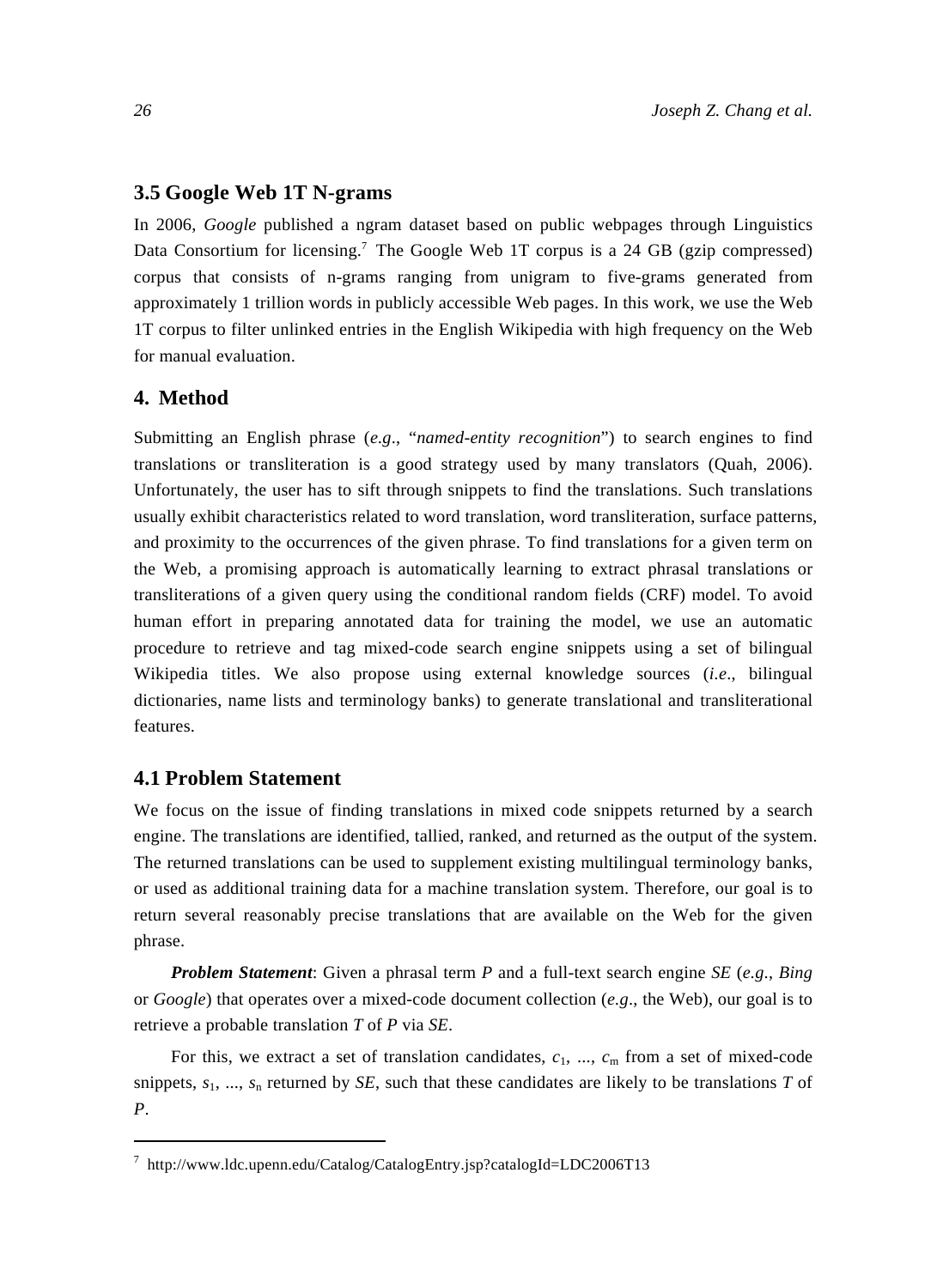(1) Retrieve mixed-code snippets and tag translations (Section 4.3.1) (2) Generate translation features (Section 4.3.2) (3) Generate transliteration features (Section 4.3.3) (4) Generate distance features (Section 4.3.4) (5) Train a CRF model for classifying translations (Section 4.3.4)  *Figure 1. Outline of the training phase.* 

In the rest of this section, we describe our solution to this problem. First, we briefly introduce the Conditional Random Fields (CRF) model in Section 4.2. We describe a strategy (see Figure 1) for obtaining training data for identifying translation in snippets returned by *SE* (Section 4.3.2). This strategy relies on a set of term-translation pairs for training, derived from Wikipedia language links (Section 4.3.1). We will also describe our method for exploiting external knowledge sources to generate translation features (Section 4.3.2), transliteration features (Section 4.3.3), and distance features (Section 4.3.4) for sequence labeling. Finally, in Section 4.4, we describe how to extract and filter translations at run-time by applying the trained sequence labeler.

#### **4.2 Conditional Random Fields**

Sequence labeling is the task of assigning labels from a finite set of categories to a sequence of observations. This problem is encountered in the field of computational linguistics, as well as in many other fields, including bio-informatics, speech recognition, and pattern recognition.

Traditionally, the sequence labeling problem are often solved using the Hidden Markov Model (HMM) or Maximum Entropy Markov Model (MEMM). Both HMM and MEMM are directed graph models in which every outcome is conditioned on the corresponding observation node and the previous outcomes (*i.e*., Markov property).

Conditional Random Fields (CRF), proposed by Lafferty, McCallum, and Pereira (2001), is considered the state-of-the-art sequence labeling algorithm. One of the major differences of CRF is that it is modeled as an undirected graph. For sequence labeling, the CRF graph is structured as an undirected linear chain (chained CRF). CRF obeys the Markov property with respect to the undirected graph, as every outcome is conditioned on its neighboring outcomes and potentially the entire observation sequence. In our case, the outcomes are B, I, O labels that indicate a sequence of Chinese characters in the search engine snippets that is likely the translation or transliteration of the given English term. The information available (the observable) for sequence labeling are the characters in the snippets themselves, and the three types of features we generate.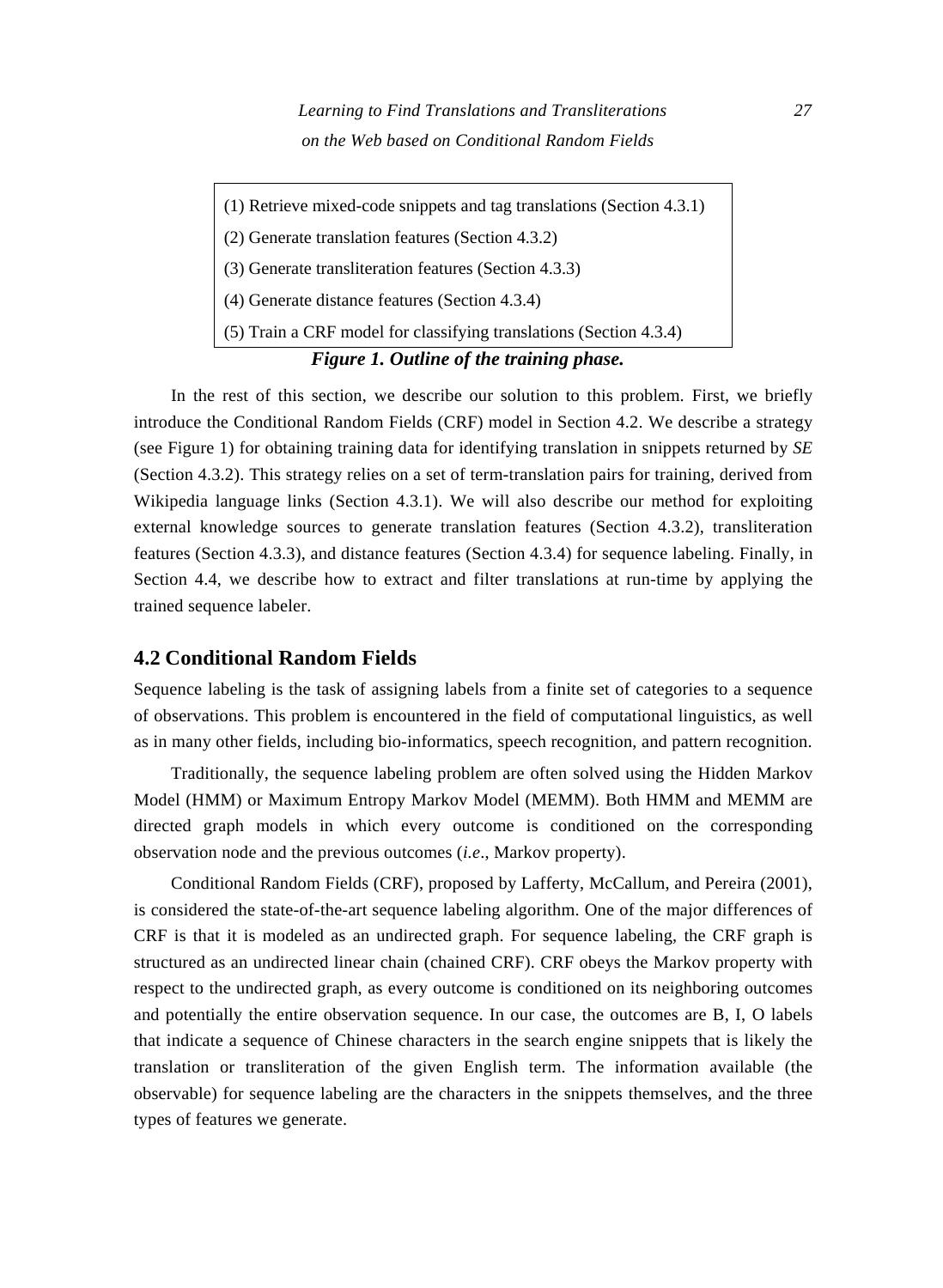

*Figure 2. Simplified view of HMM and CRF.* 

# **4.3 Preparing Data for CRF Classifier**

We attempt to learn to find translations or transliterations for given phrases on the Web. For this, we make use of language links in Wikipedia to obtain seed data, retrieve mixed-code snippets returned by a search engine, and augment feature values based on external knowledge sources. Our learning process is shown in Figure 1.

#### **4.3.1 Retrieving and Tagging Snippets**

In the first stage of the training phase, we extracted Wikipedia English titles and their Chinese counterparts using the language links as the seed data for training. We use the English titles to query a search engine (*e.g*., *Google* or *Bing*) with the target Web page language set to Chinese. This strategy will bias the search engine to return Chinese web pages interspersed with some English phrases. We then automatically labeled each Chinese character in the returned snippets, using the common *BIO* notation, with *B*, *I*, *O* indicating the beginning, inside, and outside of translations, respectively (*e.g*., 支援向量機 *zhiyuan-xiangliang-ji*). An additional *E* tag is used to indicate the occurrences of the given term (*e.g*., *support vector machine*).

1. …1995/O 年/O 提/O 出/O 的/O 支**/B** 持**/I** 向**/I** 量**/I** 機**/I** (/O *support/E vector/E machine/E*,/O SVM/O)/O 以/O 訓/O 練/O … 2. …發/O 光/O 原/O 理/O 不/O 同/O。/O 光**/B** 通**/I** 量**/I** *luminous/E flux/E* 光/O 源/O 在/O 單/O 位/O 時/O 間/O …

 *Figure 3. Examples of tagged snippets for title pairs "***support vector machine***", "*支持向量機*" and "***luminous flux***", "*光通量*".*

The output of this stage is a set of tagged snippets that can be used to train a statistical sequence classifier for identifying translations. A sample of two tagged snippets, automatically generated from bilingual Wikipedia titles are shown in Figure 3. The *E* tags are designed to provide proximity cues for labeling the translation and capture common surface patterns of the phrase and translation in mixed code data. For example, in Figure 3, the translation 支持向量機(*zhichi xiangliang ji*) is tagged with one B tag and four I tags,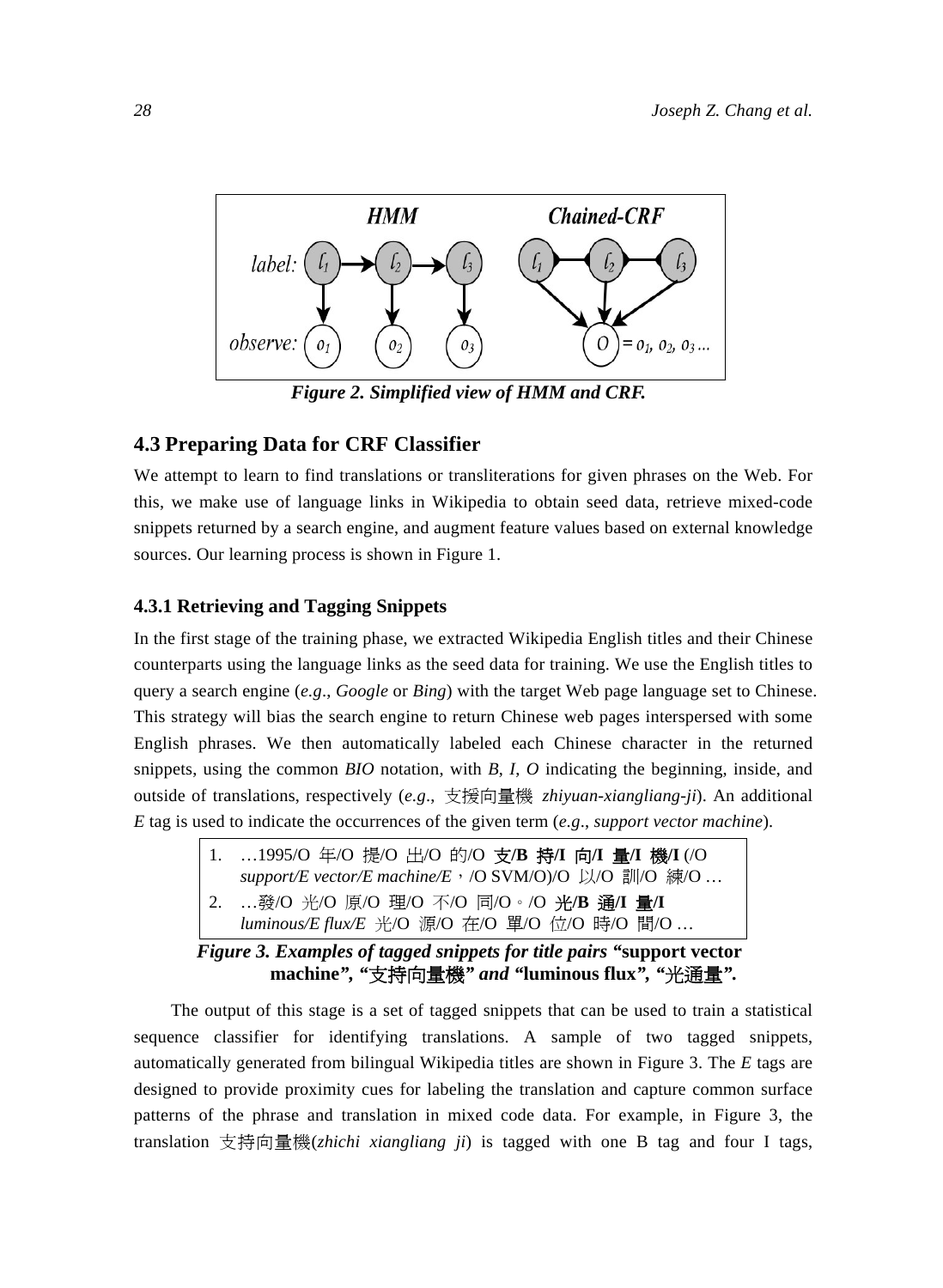followed by the left parenthesis and three *E* tags. The translation 光通量 (*guangtong liang*) is tagged with one  $B$  tag and two  $I$  tags, immediately followed by two  $E$  tags. Such sequences (*i.e*. *B I I I I O E E E*, and *B I I E E*) are two of many common patterns.

Note that we do not attempt to produce word alignment information, as done in Lin *et al*. (2008). In contrast, we only use the BIO labeling scheme to indicate phrasal translations, leading to a smaller number of parameters required to be estimated during the training process.

#### **4.3.2 Generating Translation Features**

We generate translation features using external bilingual resources with the  $\phi^2$  score proposed by Gale and Church (1991) to measure the correlations between an English word and a Chinese character:

$$
\phi^2 = \frac{[P(e,f)P(\overline{e},\overline{f}) - P(\overline{e},f)P(e,\overline{f})]^2}{P(e)P(f)P(\overline{e})P(\overline{f})}
$$
\n(1)

where *e* is an English word and *f* is a Chinese character occurring in bilingual phrase pairs.

*Table 1. Example of a Chinese-English dictionary with three entries.* 

| English            |
|--------------------|
| social engineering |
| social network     |
| social media       |
|                    |

*Table 2. Example of English word and Chinese character probability.* 

| W       | Count(w) | P(w) | $P(\bar{w})$ | e       | f | Count(e, f) | P(e,f) |
|---------|----------|------|--------------|---------|---|-------------|--------|
| 社       | 3        | 1.00 | 0.00         | social  | 社 | 3           | 1.00   |
| 群       | 2        | 0.67 | 0.33         | social  | 群 | 2           | 0.67   |
| 交       |          | 0.33 | 0.67         | social  | 交 |             | 0.33   |
| 網       | 1        | 0.33 | 0.67         | network | 社 |             | 0.33   |
| social  | 3        | 1.00 | 0.00         | network | 群 |             | 0.33   |
| media   |          | 0.33 | 0.67         | network | 交 | 0           | 0.00   |
| network |          | 0.33 | 0.67         | network | 網 |             | 0.33   |

In our case, the  $\phi^2$  scores are calculated by counting the occurrence of Chinese characters and English words in the publicly-available bilingual dictionaries or termbanks. To illustrate, we use a tiny Chinese-English dictionary in Table 1 with only three entries to explain how the probabilities are calculated. We treat each entry in the dictionary as an event, and calculate the probability of each Chinese character and English word by counting the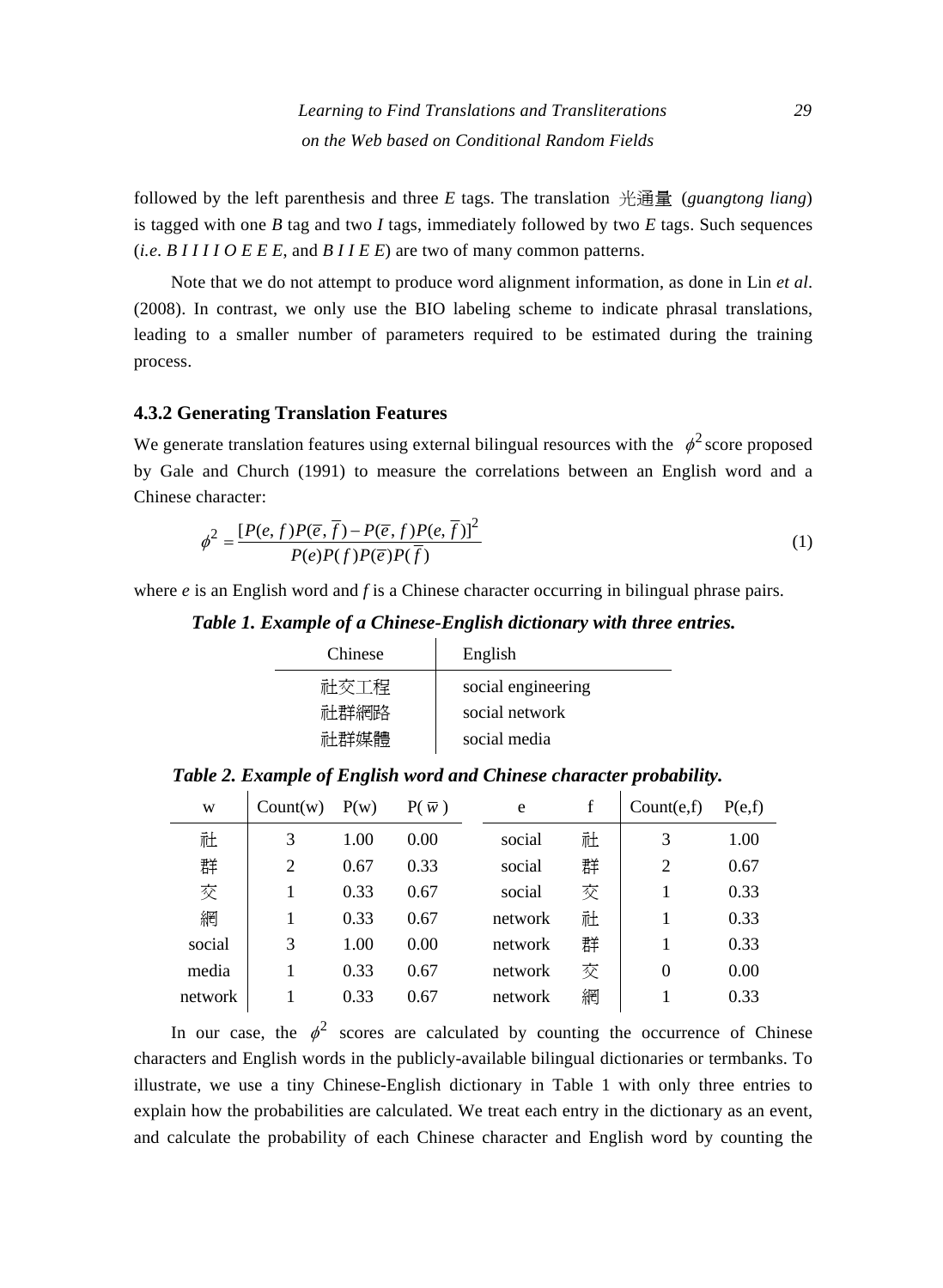number of events containing them, as shown in Table 2. Similarly, we can calculate the joint probability of an English word and a Chinese character by counting their co-occurrences in the dictionary.

*Table 3. Three contingency tables indicating co-occurrence and none co-occurrence.* 

|   | vector |           |   | vector |           |   | machine |           |
|---|--------|-----------|---|--------|-----------|---|---------|-----------|
| 向 | 793    | 9.960     | 量 | 768    | 21.907    | 機 | 3.381   | 28,566    |
|   | 97     | 1,975,642 |   | 122    | 1,963,695 |   | 491     | 1,954,054 |

In Table 3, we show the contingency table calculated by counting co-occurrences in Bilingual WordNet and NICT termbank for (向 *xiang*, *vector*), (量 *liang*, *vector*), and (機 *ji*, *machine*). The statistical association between an English word (*e.g*., *vector*) and its translation (*e.g*., 向 (*xiang*)) is indicated by the high count of co-occurrences, as well as the lower values of two inverse diagonal cells. From the contingency tables, we can calculate the corresponding  $\phi^2$  scores for  $\dot{p}$  *xiang*  $\frac{d}{dx}$  *liang*, and  $\frac{d\mathcal{R}}{dt}$  *ji*: 0.06530, 0.02880, and 0.09068.

*Table 4. Example*  $\phi^2$  *scores.* 

|   | support | vector  | machine |   | luminous | flux      |
|---|---------|---------|---------|---|----------|-----------|
| 提 | 0.00000 | 0.00000 | 0.00000 | 發 | 0.00432  | 0.00000   |
| 出 | 0.00000 | 0.00000 | 0.00000 | 光 | 0.01028  | $6.0E-06$ |
| 的 | 0.00000 | 0.00000 | 0.00000 | 原 | 0.00000  | 0.00000   |
| 支 | 0.09075 | 0.00000 | 0.00000 | 理 | 0.00000  | 0.00000   |
| 持 | 0.00058 | 0.00000 | 0.00000 | 不 | 1.4E-06  | 0.00000   |
| 向 | 0.00000 | 0.06530 | 0.00000 | 光 | 0.01028  | $6.0E-06$ |
| 量 | 0.00000 | 0.02880 | 0.00000 | 通 | 0.00000  | 0.06410   |
| 機 | 0.00000 | 0.00000 | 0.09067 | 量 | 0.00000  | 0.00793   |

To generate features for each token, we calculate the following logarithmic value of  $\phi^2$ :

$$
feattranslation(f) = 9 + log(argmax\phi2(e, f))
$$
\n
$$
e \in E
$$
\n(2)

where  $e$  is a word in the given English phrase  $E$ , and  $f$  is the Chinese character in a snippet. This feature value is rounded to a whole number in order to limit the number of distinct feature values. In Table 4, we show the  $\phi^2$  scores of each Chinese character in snippets from searching Google with the given terms, *i.e*., *support vector machine* and *luminous flux*. Notice that there are some noisy feature values in the second example: the Chinese characters in the word 發光 (*faguang*, *glow* or *illuminate*) has non-zero  $\phi^2$  scores. However, the tagger potentially can overcome such noise by relying on other features, such as the distance feature (Section 4.3.4). Moreover, in most cases there are multiple snippets for a given term, from which we can confidently identify the translations with higher frequencies. As an example, we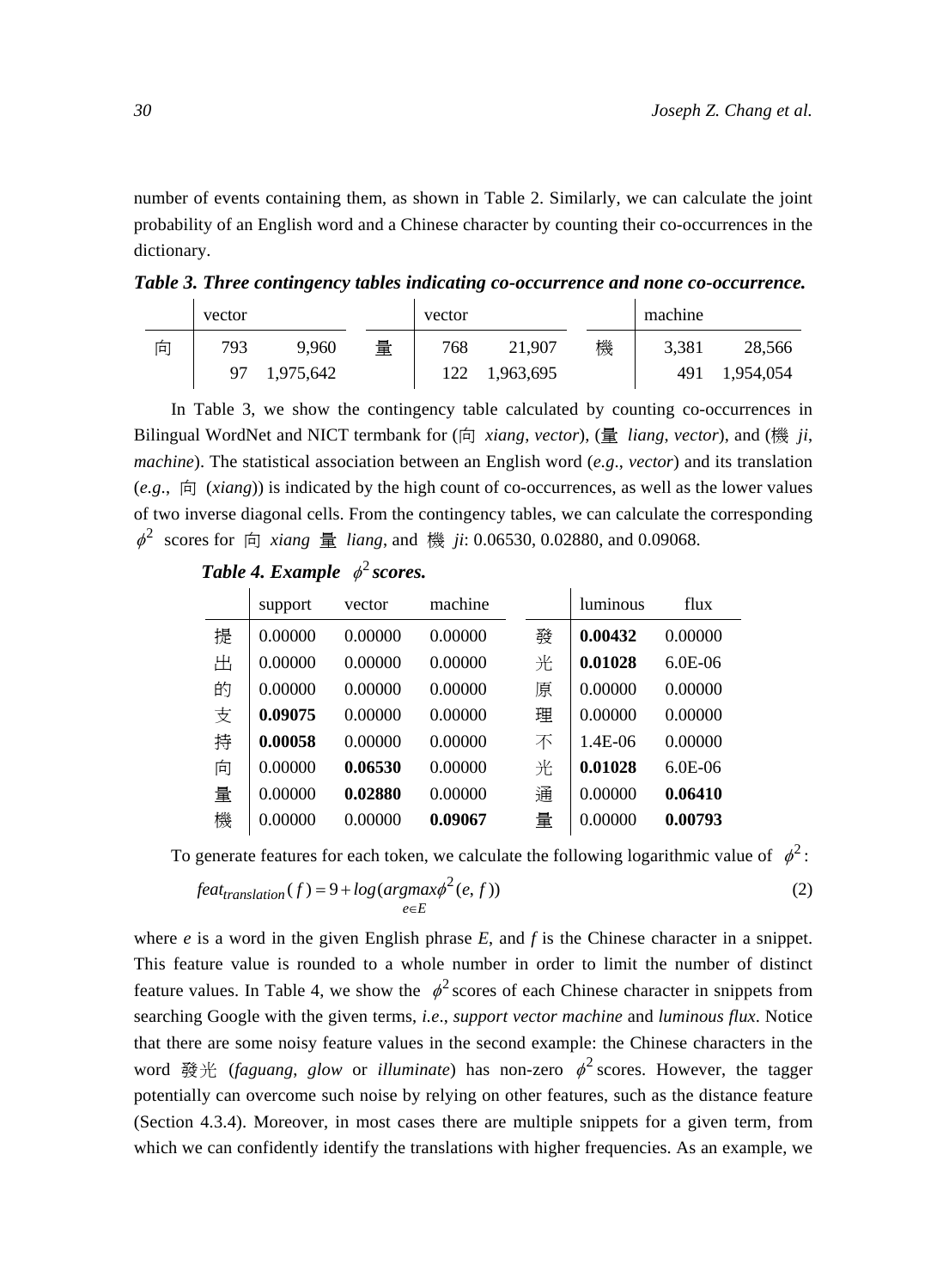show two snippets tagged with translation features in Figure 4. In this example, the translation characters are given feature values ranging from 2 to 7, while non-translation ones are mostly  $\overline{0}$ .

1. ... 1995/0 年/0 提/0 出/0 的/0 支**/7** 持**/2** 向**/6** 量**/5** 機**/7** (/0 *support*/*E vector*/*E machine*/*E*,/0 SVM/0 )/0 以/0 訓/0 練/0 ... 2. ... 發/0 光/5 原/0 理/0 不/0 同/0 。/0 光**/5** 通**/7** 量**/5** *luminous*/*E flux*/*E* 光/5 源/0 在/0 單/0 位/0 時/0 間/0 ...

*Figure 4. Example of two snippets tagged with translation features given the terms "***support vector machine***" and "***luminous flux***".* 

#### **4.3.3 Generating Transliteration Features**

We generate the additional features related to transliteration using some external knowledge resources. It is important to include transliteration in the feature set, since many named entities or technical terms are transliterated in full or partially into a foreign language. Thus, the translation feature described in Section 4.3.2 alone is not enough. For this, we collect transliterated titles from the entries connected with language links across the English and the Chinese Wikipedia to calculate correlation between the target transliteration characters and English sublexical strings.

We observed that names of persons and geographic locations are mostly transliterated, and that the entries titled with names of persons or locations can be extracted easily from Wikipedia using the categories of each entry. As will be described in Section 5, we extracted Wikipedia articles tagged with categories that match "*Birth in* ..." to find articles describing a person, and categories that matches "*Cities in* ..." and "*Capitals in* ..." to find titles describing a geographic location. We show some named entities in Table 6.

| Chinese<br>Transliteration | Chinese<br>Romanization | English<br>Named Entity | Possible<br>Segmentations                                                             |
|----------------------------|-------------------------|-------------------------|---------------------------------------------------------------------------------------|
| 喬布斯                        | qiao-bu-si              | jobs                    | $j$ -o-bs, $j$ -ob-s, $jo-b-s$                                                        |
| 瓊喬                         | qiong-qiao              | jonjo                   | j-onjo, jo-njo, jon-jo, jonj-o                                                        |
| 喬瑟夫                        | qiao-se-fu              | joseph                  | j-o-seph, j-os-eph, j-ose-ph, j-osep-h,<br>jo-s-eph, jo-se-ph, jo-sep-h,<br>jos-e-ph, |
| 喬凡尼                        | qiao-fan-ni             | giovanni                | g-i-ovanni, g-io-vanni, g-iov-anni, ,<br>gio-va-nni, gio-van-ni, gio-vann-i,          |

*Table 5. English words segmentation for Chinese-English syllable alignment.*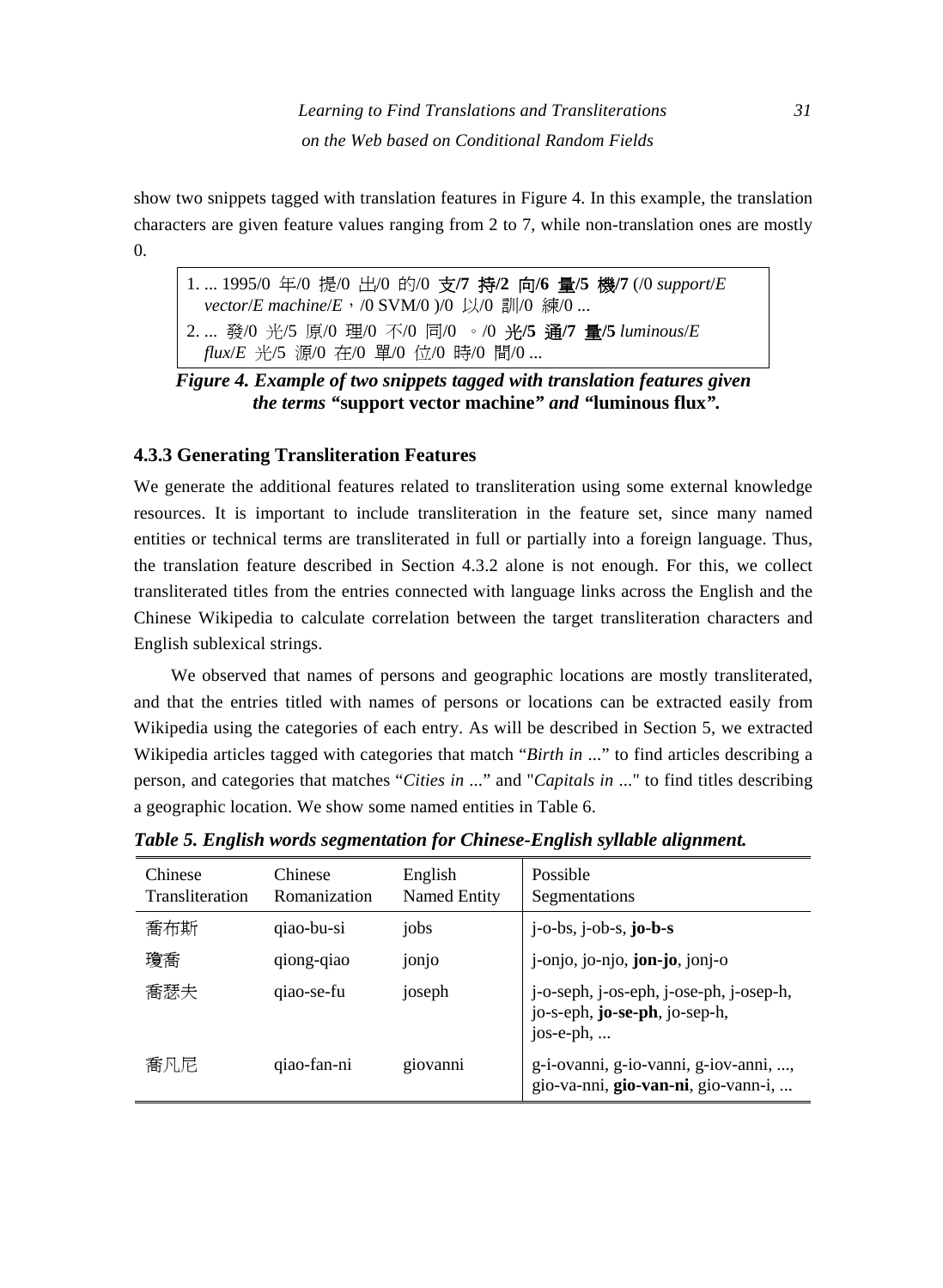| Chinese<br>Transliteration | Chinese<br>Romanization | English<br>Syllables |
|----------------------------|-------------------------|----------------------|
| 喬布斯                        | qiao-bu-si              | $j$ o-b-s            |
| 瓊喬                         | qiong-qiao              | jon-jo               |
| 喬瑟夫                        | qiao-se-fu              | jo-se-ph             |
| 喬凡尼                        | qiao-fan-ni             | gio-van-ni           |
| 拉喬利納                       | la-qiao-li-na           | ra-joe-li-na         |
| 奧喬亞                        | ao-qiao-ya              | o-cho-a              |

*Table 6. Force alignment results of Chinese and English transliteration examples.* 

After obtaining the transliteration pairs from Wikipedia, we align the Chinese and English syllables. In Chinese, every character always represents one syllable. Nevertheless, the counterpart "syllables" in an English word are not as easy to determine. These counterparts are not syllables in the regular sense, for some counterpart "syllables" may contain a single consonant. We assume every extracted Chinese and English transliteration pairs contain the same number of syllables, *i.e*., equal to the number of Chinese characters. We also assume the syllables are transliterated in order. Under these assumptions, we can segment the English words into a number of segments equal to the number of characters in its Chinese transliteration, and align the English segments and Chinese characters in order. For example, as shown in Table 5, the English name *Joseph* is transliterated into three Chinese characters, or syllables, 喬瑟夫 *qiao-se-fu*, therefore, all possible segmentations include: *j-o-seph*, *j-os-eph*, *j-ose-ph*, *j-osep-h*, *jo-s-eph*, *jo-se-ph*, *jo-sep-h*, *jos-e-ph*, ..., etc.

We use the Expectation-Maximization (EM) algorithm to estimate the conditional probabilities  $P(f|e)$  modeling the correlation between the Romanized Chinese characters and the English counterpart. For Chinese characters that have ambiguous pronunciations, we use the Romanization of the most frequent pronunciation according to the Chinese Electronic Dictionary from Academia Sinica, available for download from the The Association for Computational Linguistics and Chinese Language Processing (ACLCLP).<sup>8</sup> In the E-step, the expectation of the log-likelihood of each segmentation candidates are evaluated using the current estimation of  $P(f|e)$ . In the M-step, the conditional probability estimations are updated based on the maximum likelihood estimation (MLE) of the E-step. A few examples of the segmentation results are shown in Table 6.

 8 http://www.aclclp.org.tw/use\_ced.php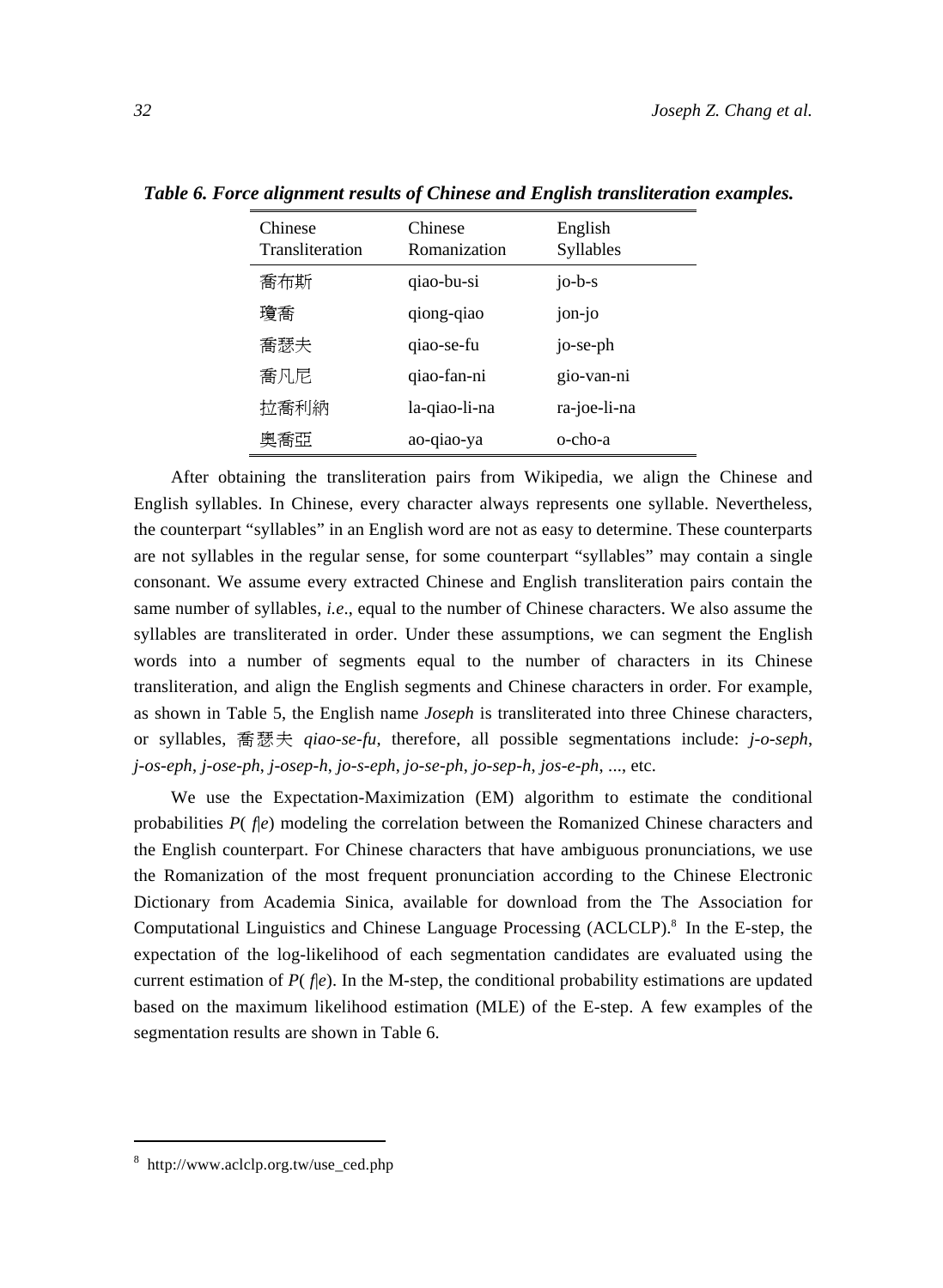| Rom. Chinese | English Tr. | Cnt(f,e) | P(f e) |
|--------------|-------------|----------|--------|
| qiao         | geo         | 140      | 0.38   |
|              | jo          | 66       | 0.18   |
|              | joe         | 41       | 0.11   |
| bu           | b           | 1090     | 0.58   |
|              | bu          | 301      | 0.16   |
|              | br          | 122      | 0.07   |
| si           | S           | 5626     | 0.69   |
|              | es          | 292      | 0.04   |
|              | st          | 226      | 0.03   |

*Table 7. Conditional probability of Chinese Romanized Chinese character with English syllable. Note that many Chinese characters typically shared the same Romanization.* 

After aligning the syllables in the transliteration pairs, we then calculate the conditional probability of the Romanized Chinese character and its English counterpart. Example output of three Romanized Chinese characters and their top English counterparts is shown in Table 7.

Nevertheless, generating transliteration features for each Chinese character (Romanized) tends to produce a lot of false positives. Therefore, we assume that a named entity is transliterated into at least two Chinese characters, and generate the transliteration features of a Chinese character taking into consideration the preceding and following characters. Admittedly, we probably missed some transliteration cases, such as *Jean* and 琴 (*qin*), but that represents a small loss.

In general, this strategy works quite well for our purpose. For example, given the character sequence 喬布斯(*qiao-bu-si*) and the term *Steve Jobs*, to calculate the transliteration score for the Chinese character 布(*bu*), we calculate the probability of 喬布(*qiao-bu*) and 布 斯(*bu-si)* being part of transliteration of *Steve* or *Jobs*:

$$
P(bu \mid Steve) = max(P(qiao - bu \mid Steve), P(bu - si \mid Steve))
$$
  
 
$$
P(bu \mid jobs) = max(P(qiao - bu \mid jobs), P(bu - si \mid jobs))
$$
 (3)

To calculate the conditional probability for the Chinese bi-characters 喬布 *qiao-bu* given the English term *jobs*, we generate all substring *xy* of *jobs*, into which *qiao-bu* can be transliterated:

$$
P(qiao - bu \mid jobs) = argmax(P(qiao \mid x) \mid (bu \mid y))
$$
  

$$
xy \in jobs
$$
  

$$
xy \in jobs
$$
 denotes string xy is a substring of jobs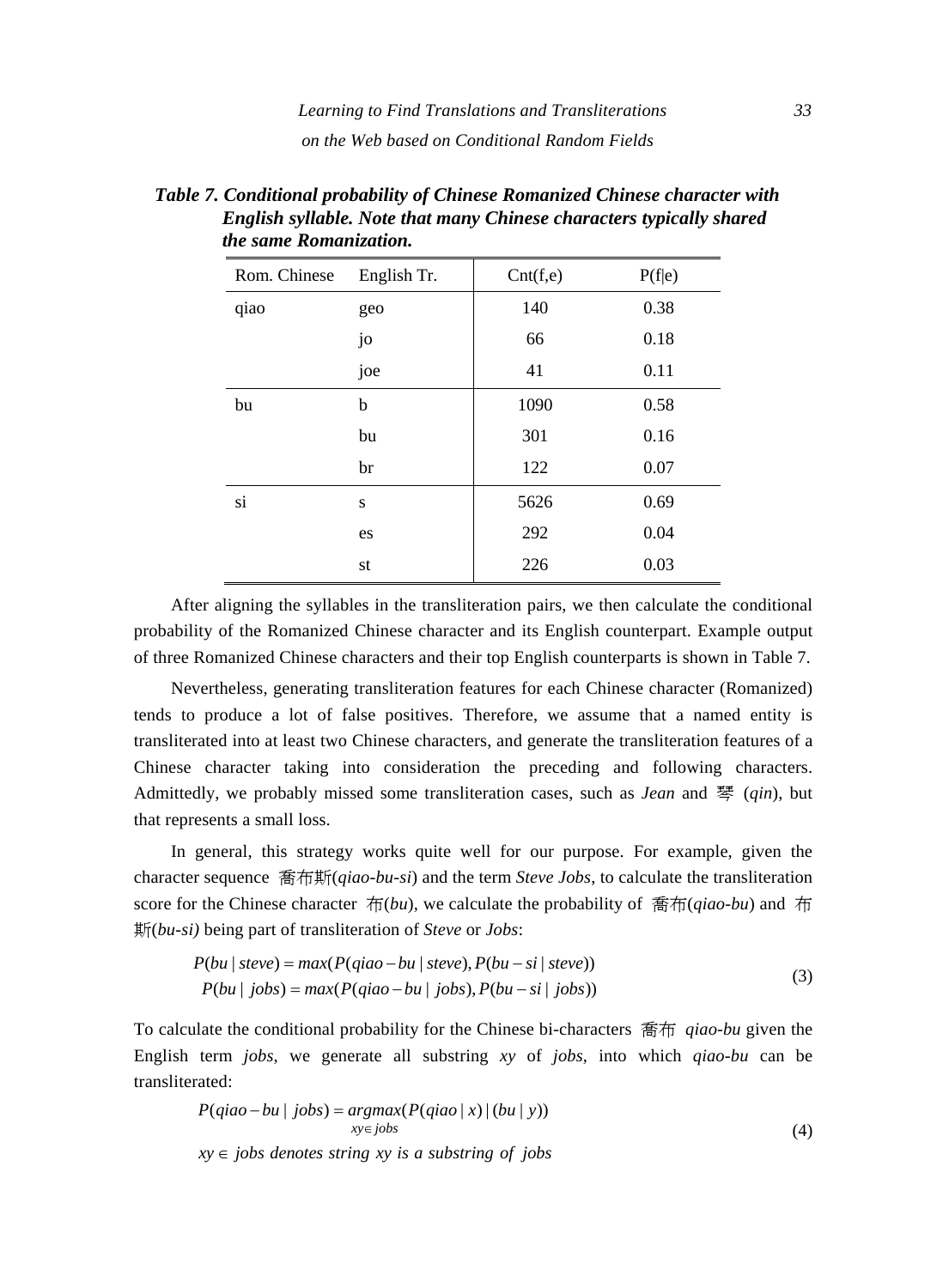With this probabilistic value, we then generate the transliteration feature values in a similar way as described in Section 4.3.2:

$$
feat_{translation}(f) = 9 + log(argmax P(f | e))
$$
\n
$$
e \in E
$$
\n(5)

- 1. ... 法-fa/0 國-guo/0 立-li/0 體-ti/2 主-zhu/2 義-yi/0 畫-hua/0 家jia/4 喬**-qiao/7** 治**-zhi/7** .**/0** 布**-bu/8** 拉**-la/8** 克**-ke/4** (/0 *georges/E braque/E*)/0 ...
- 2. ... 第-di/0 62/0 屆-jie/0 艾**-ai/3** 美**-mei/3** 獎**-jiang/0** 頒-ban/0 獎jiang/0 典-dian/0 禮-li/0 》/0(/0 the/0 62nd/0 *Emmy/E Award/E* )/0 ...

# *Figure 5. Example of transliteration features given* **Georges Braque** *to find the Chinese transliteration "*喬治.布拉克*" and given* **Emmy Award** *to find "*艾美獎*"*

We show two examples of the data tagged with transliteration feature values in Figure 5. In the first example, given the phrase *Georges Braque*, the name of a French painter, to find its Chinese transliteration "喬治.布拉克 (*qiao-zhi bu-la-ke*)". The respective feature scores for each of the characters in the transliteration are *7 7 0 8 8 4*. The symbol "." with a feature value of zero, is commonly used in Chinese name transliteration to identify the boundary of first and last name in foreign names, and it can be identified as part of the answer by its surrounding transliteration feature scores and the surface pattern. Also in the first example, the Chinese character 家(*jia*), the second syllable of 畫家(*hua-jia*, painter), has a noisy non-zero feature value of *four*, due to the fact that the English syllable *geo* is often transliterated into this Chinese syllable *jia*. In the second example, the given phrase is *Emmy Award*, where the first part of the phrase *Emmy* is transliterated into 艾美(*ai-mei*), and the second part of the phrase *Award* is translated in to 獎(*jiang*). The Chinese characters 艾 and 美 both have a feature value of 3, while all other characters in the example have a feature value of zero. We also show this example tagged with all types of feature values we generate in Table 8.

#### **4.3.4 Generating Distance Features**

Finally, we generate the distance features and train a CRF model. The distance feature is intended to exploit the fact that translations tend to occur near the source term, as pointed out in Nagata *et al*. (2001) and Wu *et al*. (2005). Therefore, we incorporated the distance as an additional feature type, to impose a soft constraint on the locational relations between a translation and its English counterpart.

An example showing all three kinds of features and labels is shown in Table 8. This example shows that the given term *Emmy Award* has a Chinese counterpart that is part transliteration (*Emmy* with a transliteration 艾美 *ai-mei*) and part translation (*Award* with the translation 獎 *jiang*). This is a typical case that our method is designed to handle using both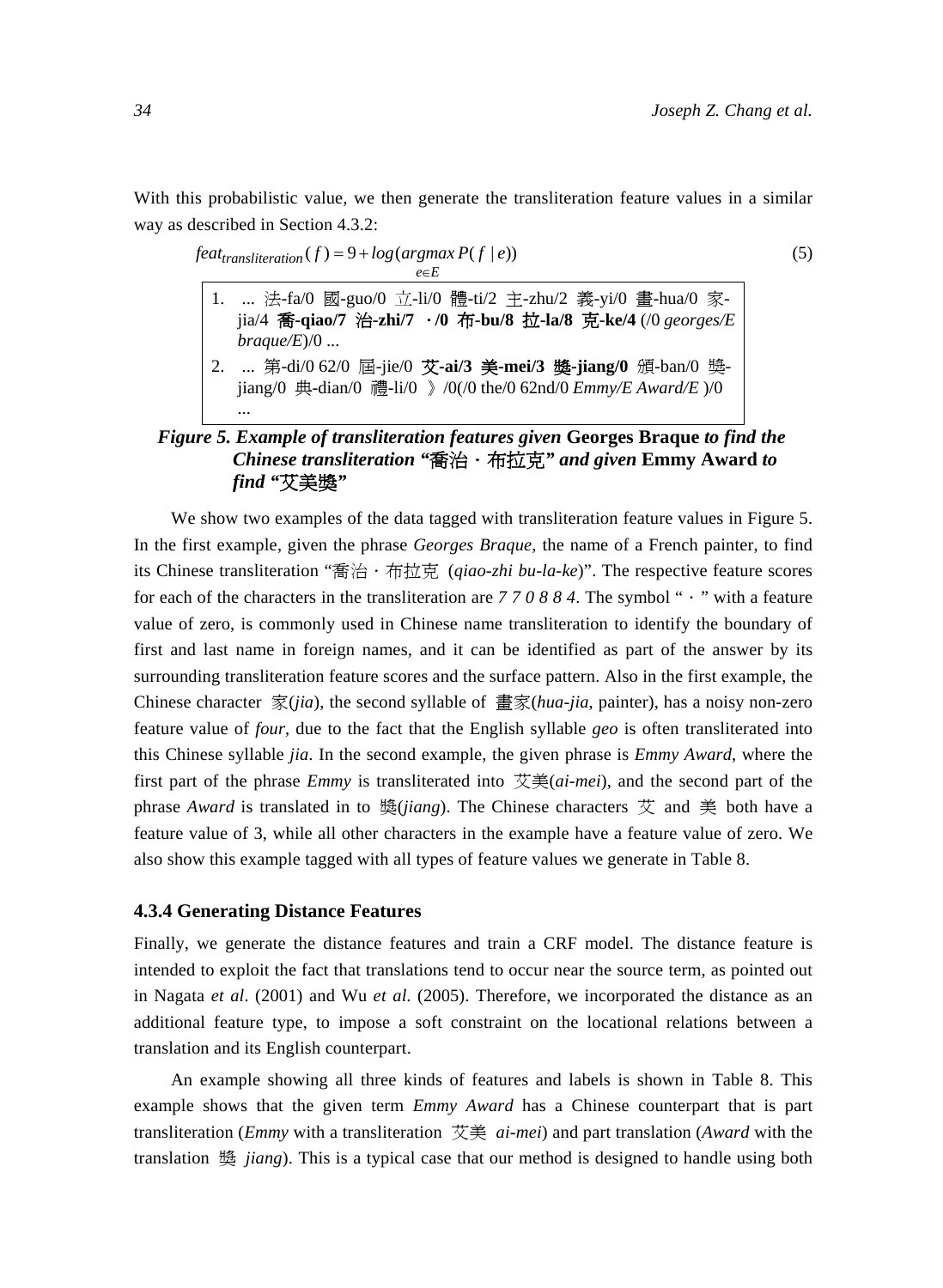translational and transliterational features. Finally, we use the labeled data with three kinds features to train a CRF model.

|            | word                         | TR               | TL               | distance       | label          |
|------------|------------------------------|------------------|------------------|----------------|----------------|
|            | 第                            | $\boldsymbol{0}$ | $\mathbf{0}$     | 14             | $\mathbf O$    |
|            | 62                           | $\overline{0}$   | $\overline{0}$   | 13             | $\mathcal{O}$  |
| (62nd)     | 屆                            | $\overline{0}$   | $\overline{0}$   | 12             | $\overline{O}$ |
|            | 艾                            | 3                | $\overline{0}$   | 11             | B              |
| (Emmy)     | 美                            | 3                | 0                | 10             | I              |
| (Award)    | 獎                            | $\mathbf{0}$     | 5                | 9              | I              |
|            | 頒                            | $\mathbf{0}$     | $\mathbf{0}$     | 8              | $\overline{O}$ |
| (awarding) | 獎                            | $\mathbf{0}$     | $\boldsymbol{0}$ | 7              | $\mathcal{O}$  |
|            | 典                            | $\overline{0}$   | $\overline{0}$   | 6              | O              |
| (ceremony) | 禮                            | $\overline{0}$   | 0                | 5              | $\mathcal{O}$  |
|            | $\left\langle \right\rangle$ | $\overline{0}$   | 0                | 4              | $\mathcal{O}$  |
|            | $\overline{(}$               | $\overline{0}$   | $\overline{0}$   | 3              | $\mathbf{O}$   |
|            | the                          | $\mathbf{0}$     | 0                | $\overline{2}$ | $\overline{O}$ |
|            | 62nd                         | $\overline{0}$   | 0                | $\mathbf{1}$   | $\overline{O}$ |
|            | Emmy                         | $\overline{0}$   | 0                | $\theta$       | E              |
|            | Award                        | $\overline{0}$   | $\overline{0}$   | $\overline{0}$ | E              |
|            | )                            | $\boldsymbol{0}$ | 0                | $-1$           | $\overline{O}$ |

*Table 8. Example training data.* 

#### **4.4 Runtime Translation Extraction**

Once the CRF model is automatically trained, we attempt to find translations for a given phrase using the procedure in Figure 6.

In Step 1, the system submit the given phrase as query to a search engine (*SE*) to retrieve snippets. Then, for each token in each snippet, we generate three kinds of features (Step 2). This process is exactly the same as in the training phase. In Step 3, we run the CRF model on the snippets to generate labels. Then, in Step 4, we extract the Chinese strings with a sequence of *B*, *I*, ..., *I* tags as translation candidates.

Finally, in Step 5, we compute the frequency of all of the candidates identified in all snippets, and output the candidate with the highest frequency as output. When there is a tie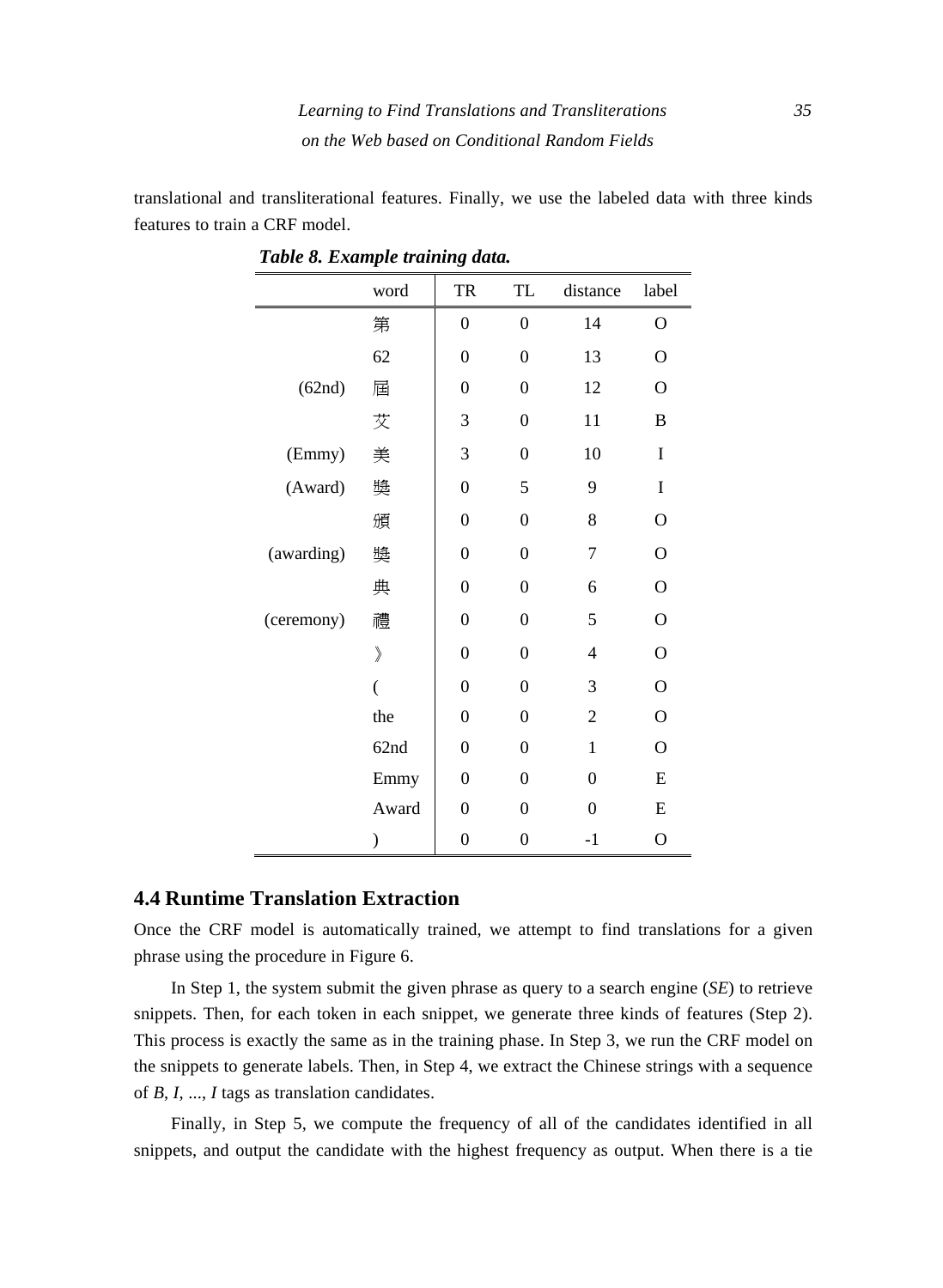with multiple candidates with the same highest frequency, one of them is randomly selected as the output.

```
Procedure FindTranslation(P, SE): 
(1)Submit P as a query to SE 
       to retrieve a set of mixed-code snippets s_1, s_2, s_3, ..., s_nfor each snippet s_i in snippets s_1, s_2, s_3, ..., s_n:
       for each Chinese character in s_i:
(2) Generate the three features base on P 
(3)Run the CRF model on snippets with features for BIO labels 
   for each snippet s_i in snippets s_1, s_2, s_3, ..., s_n:
(4) Extract Chinese tagged with BI sequence as candidates 
(5)Output the candidate with highest redundancy (frequency). 
  (In case of a tie, randomly select one of the most frequent.)
```
*Figure 6. Pseudocode of the runtime phase.* 

# **5. Evaluation**

We extracted the titles of English and Chinese articles that are connected through language links in Wikipedia using the Wikipedia dump created on 2010/08/16 (Google, 2010). We used a short list of stop words based on the rules pointed out by Lin *et al*. (2008) to exclude titles that are for administrative or other purposes. We obtained a total of 155,310 article pairs, from which we randomly selected 13,150 and 2,181 titles as seeds to obtain the training and test data, respectively, as described in Section 4.3.1. We then used the English-Chinese Bilingual WordNet<sup>9</sup> and NICT terminology bank (terms.nict.gov.tw/download\_main.php) to generate translational features, in an effort to cover both common nouns and technical terms. The bilingual WordNet, translated from the original Princeton WordNet 1.6 has 99,642 synset entries, each with multiple lemmas and multiple translations, forming a total of some 850,000 translation pairs. The NICT database has over 1.1 million term translation pairs in 72 categories and covers a wide variety of different fields. See Table 9 for the numbers of entries in each of the 72 categories.

<sup>9</sup> http://www.aclclp.org.tw/doc/bw\_agr\_e.PDF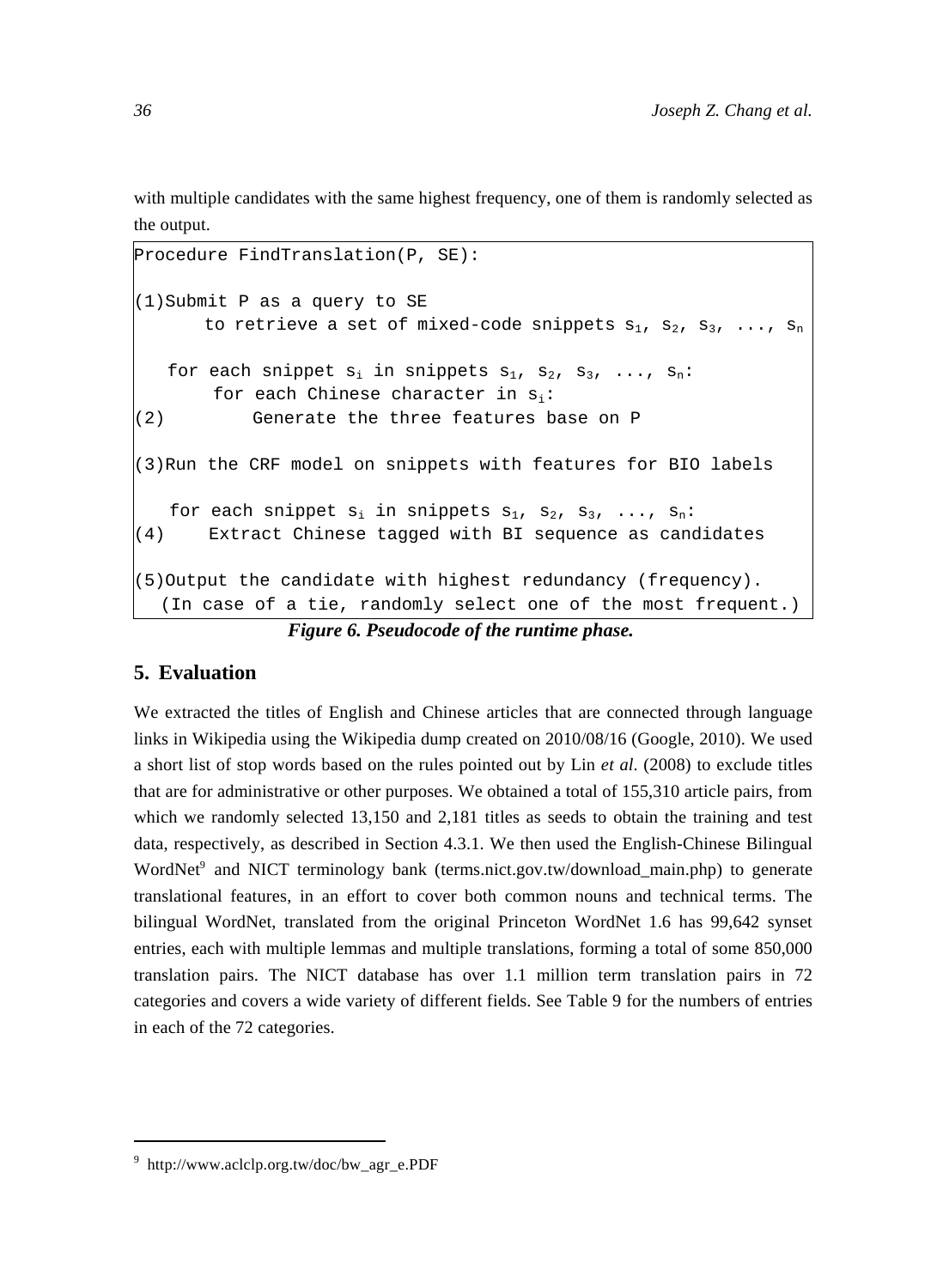| Category                            | Count  | Category                              | Count   |
|-------------------------------------|--------|---------------------------------------|---------|
| Pharmacy                            | 1,673  | Material Science (Polymer)            | 3,422   |
| <b>Bacterial Immunology</b>         | 2,063  | Material Science (Ceramics)           | 2,292   |
| Phylogenetic                        | 1,756  | <b>Agricultural Machinery</b>         | 3,060   |
| Psychopathology                     | 1,067  | <b>Science Education</b>              | 5,289   |
| Psychology                          | 5,741  | <b>Industrial Engineering</b>         | 5,400   |
| Physics/Chemistry Equipments        | 17,279 | Astronomy                             | 6,091   |
| <b>Comparative Anatomy</b>          | 6,013  | Music                                 | 2,922   |
| Education                           | 2,198  | Food Science and Technology           | 35,666  |
| Sociology                           | 2,825  | <b>Foreign Names</b>                  | 57,054  |
| Human Anatomy                       | 5,796  | Mineralogy                            | 28,032  |
| Pathology                           | 7,307  | Lab Animal and Comparative Medicine   | 8,220   |
| <b>Sports</b>                       | 1,708  | Dance                                 | 10,564  |
| Soil Science                        | 1,240  | Statistic                             | 7,370   |
| Forestry                            | 7,954  | Meteorology                           | 20,061  |
| <b>Fertilizer Science</b>           | 1,155  | Animal Husbandry                      | 21,466  |
| Hydraulic Engineering               | 4,601  | Mining and Metallurgical Engineering  | 13,914  |
| <b>Electronic Engineering</b>       | 7,627  | Computer                              | 101,389 |
| <b>Agricultural Promotion</b>       | 669    | <b>Textile Science and Technology</b> | 2,2761  |
| Accounting                          | 4,884  | Meteorology                           | 17,789  |
| Civil Engineering                   | 16,745 | Endocrinology                         | 2,577   |
| <b>Aeronautics and Astronautics</b> | 23,751 | <b>Chemical Engineering</b>           | 22,386  |
| <b>Electrical Engineering</b>       | 20,058 | <b>Communications Engineering</b>     | 16,899  |
| <b>Engineering Graphics</b>         | 4,766  | Biology (Plants)                      | 42,730  |
| Mathematics                         | 16,708 | Mechanism and Machine Theory          | 2,085   |
| Foundry                             | 5,314  | Shipbuilding Engineering              | 30,701  |
| Mechanical Engineering              | 35369  | Physics                               | 22,077  |
| <b>Earth Science</b>                | 30673  | Zoology                               | 29,586  |
| Geology                             | 22780  | Marine                                | 37,329  |
| Marketing                           | 1667   | Chemistry (Compound)                  | 19,258  |
| Veterinary Medicine                 | 24,990 | Fish                                  | 29,730  |
| <b>Nuclear Energy</b>               | 38,462 | Economics                             | 8,891   |
| <b>Production Automation</b>        | 2,560  | Marine Geology                        | 31,015  |
| Surveying                           | 14,371 | Power Engineering                     | 69,546  |
| Ecology                             | 7,495  | Chemistry (Others)                    | 25,273  |
| Mechanics                           | 10,716 | Administration                        | 3,743   |
| Materials Science (Metal)           | 7,665  | Journalism and Communication          | 4,419   |

*Table 9. Categories of the NICT term database.*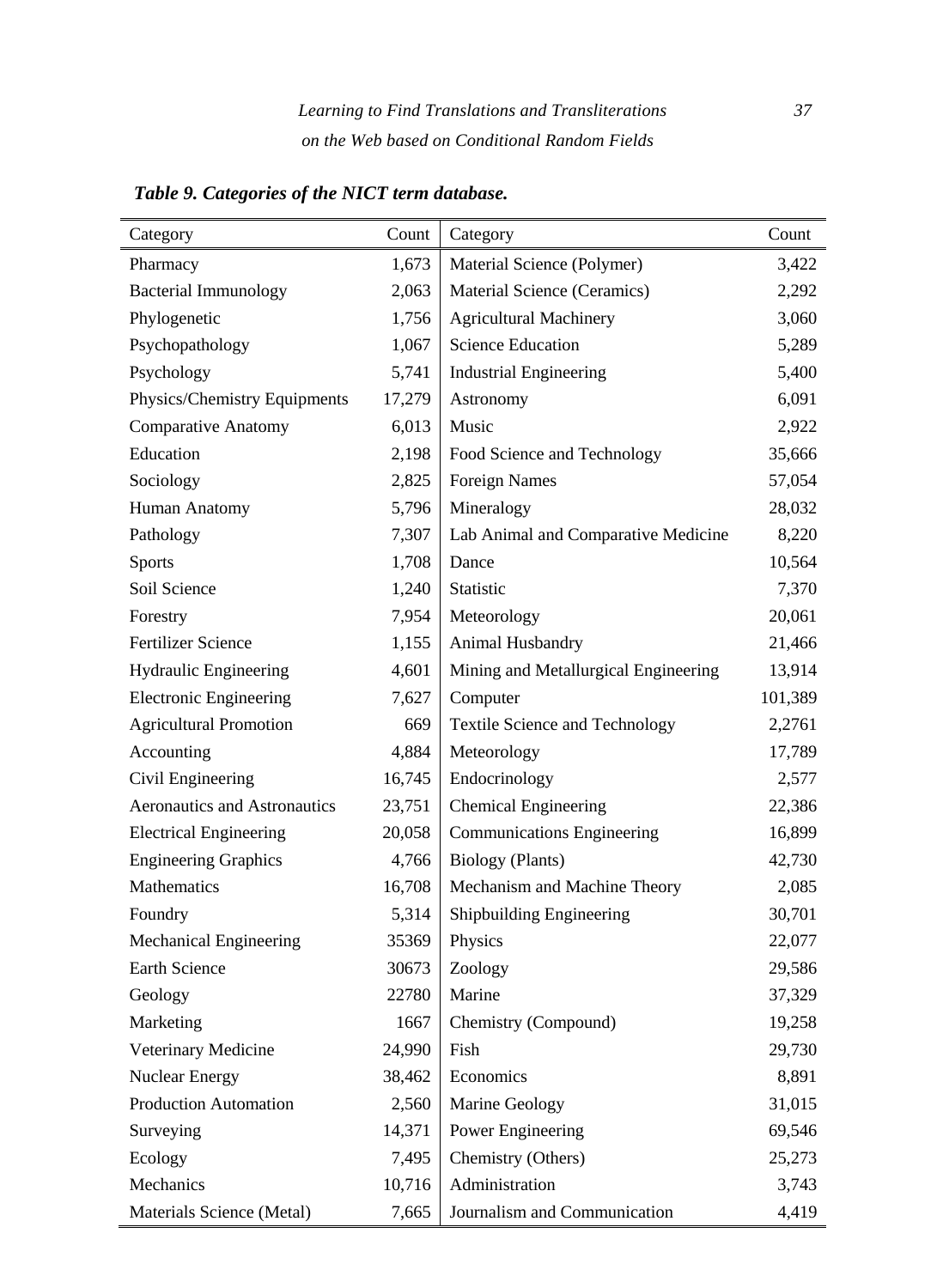For transliterational features, we extracted person or location entries in Wikipedia using such categories as "*Birth in* ..." to find titles for a person, and categories such as "*Cities in* ..." and "*Capitals in* ..." to find titles for a geographic location. A total of some 15,000 bilingual person names and 24,000 bilingual place names were obtained and forced aligned.

To compare our method with previous work, we used a similar evaluation procedure as described in Lin *et al*. (2008). We ran the system and produced the translations for these 2,181 test data, and we automatically evaluated the results using the metrics of coverage and exact match precision based on the Wikipedia language links. We removed all search snippets from the *wikipedia.org* domain to ensure a strict separation of training and test datasets.

This precision rate is an underestimation since a term may have many alternative translations that do not match exactly with the single reference translation. To obtain a more accurate estimate of the real precision rate, we resorted to manual evaluation.

We selected a small part of the 2,181 English phrases and manually evaluated the results. We report the results of automatic evaluation in Section 5.1 and the results of manual evaluation in Section 5.2.

#### **5.1 Automatic Evaluation**

In this section, we describe the evaluation based on the set of 2,181 English-Chinese title pairs extracted from Wikipedia as the gold standard and automatically evaluate coverage (applicability) and exact match precision. Coverage is measured by the percentage of titles for which the proposed system produces some translations.

When translations were extracted, we selected the most frequent translations as output, and checked for exact match against the reference answer. Table 10 shows the results we obtained as compared to the results reported by Lin *et al.* (2008).

We explored the performance differences of the systems employing different set of features. The systems evaluated are as follows:

- **Full**: the proposed system trained with all feature types.
- **-TL** : the proposed system trained without the transliteration feature.
- **-TR** : the proposed system trained without the translation feature.
- **-TL-TR** : the proposed system only using the distance feature. No external knowledge used.
- **LIN En-Ch** : the results reported in the Lin *et al*. paper for their system targeting Chinese parenthetical translations.
- **LIN** En-Ch : the results reported in the Lin *et al*. paper for their system targeting English parenthetical translations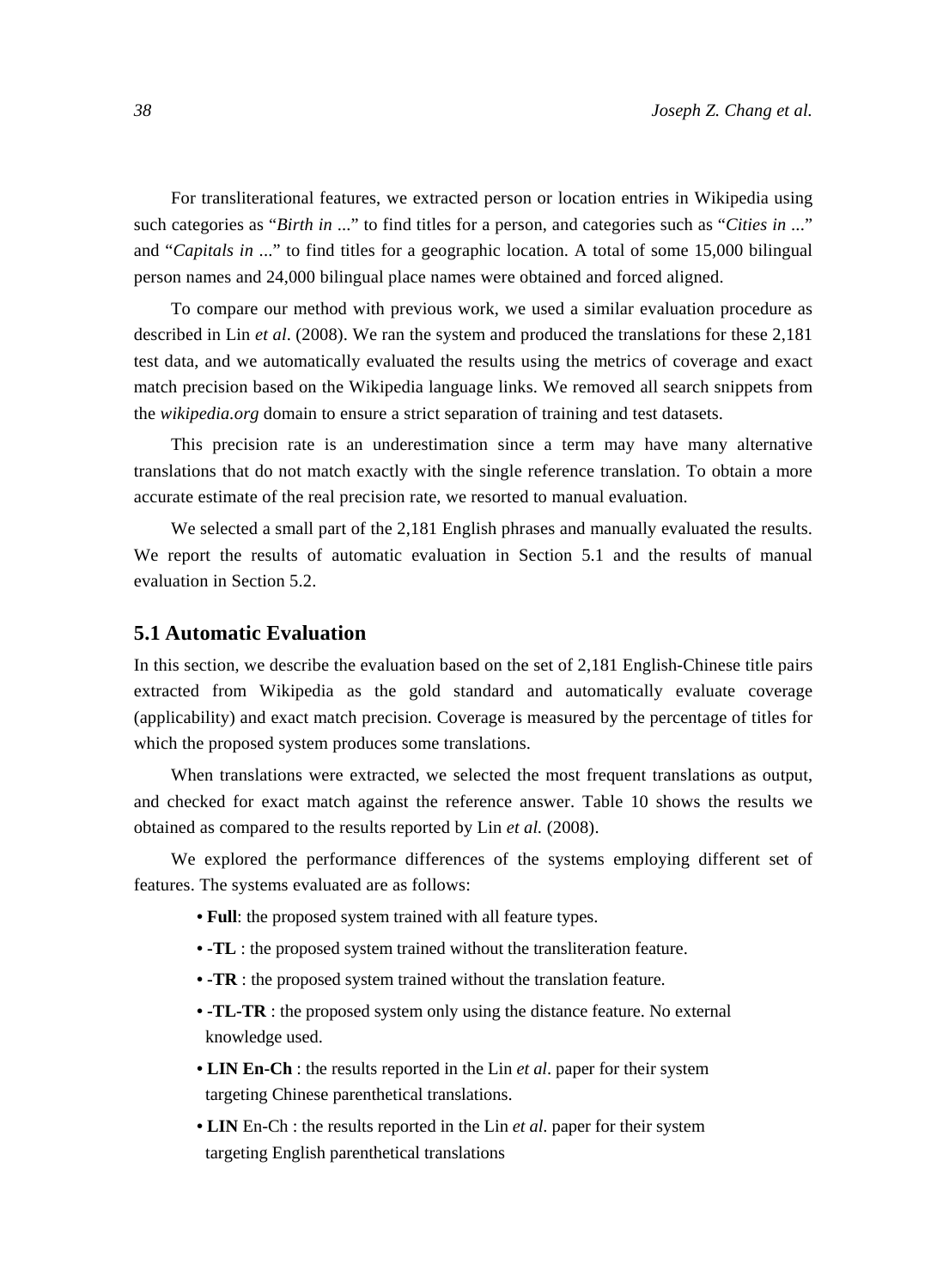| system            | coverage | exact match | top5 exact match |
|-------------------|----------|-------------|------------------|
| Full (En-Ch)      | 80.4%    | 43.0%       | 56.4%            |
| -TL               | 83.9%    | 27.5%       | 40.2%            |
| $-TR$             | 81.2%    | 37.4%       | 50.3%            |
| $-TL-TR$          | 83.2%    | 21.1%       | 32.8%            |
| $LIN$ En-Ch       | 59.6%    | 27.9%       | not reported     |
| $LIN$ $Ch$ - $En$ | 70.8%    | 36.4%       | not reported     |
| $LDC$ (En-Ch)     | 10.8%    | 4.8%        | N/A              |
| $NICT$ (En-Ch)    | 24.2%    | 32.1%       | N/A              |

*Table 10. Automatic evaluation results.* 

**• LDC** : the LDC2.0 English to Chinese bilingual dictionary with 161,117 translation pairs. (reported in Lin *et al.*)

• **NICT** : the freely available NICT technical term bilingual dictionary with

1,138,653 translation pairs.

Notice that, although Lin *et al*. (2008) also used bilingual Wikipedia title pairs for evaluation, they used an earlier snapshot of Wikipedia and worked with full webpages crawled from the Internet without a list of given terms. We worked with the list of English terms given as input, but worked only with search engine snippets. In the previous work, all of the bilingual title pairs extracted from Wikipedia were used for evaluation. In our work, only a portion of the title pairs were used for evaluation and the rest were used for generating the training data. It is often difficult to compare systems with different experimental settings. Nevertheless, the evaluation results seem to indicate that the proposed method compares favorably with the results reported in the previous work.

With a given target English term as input, the proposed system uses a search engine to retrieve a relevant portion of limited webpages, and attempts to find the Chinese translation within the retrieved text. The proposed system extracts translations in all cases without being limited by a set of a few surface patterns, and has a significantly higher coverage and precision rate than the previous method that rely on the parenthetic patterns only.

As shown in Table 10, we found using external knowledge to generate features improves system performance significantly. Adding translation feature (-TL) or transliteration feature (-TR) improves exact match precision by about 6% and 16%, respectively. Due to the fact that many Wikipedia titles are fully or partially transliterated into Chinese, the transliteration feature was found to be more important than the translation feature.

The results also clearly show that finding translations on the Web has the advantage of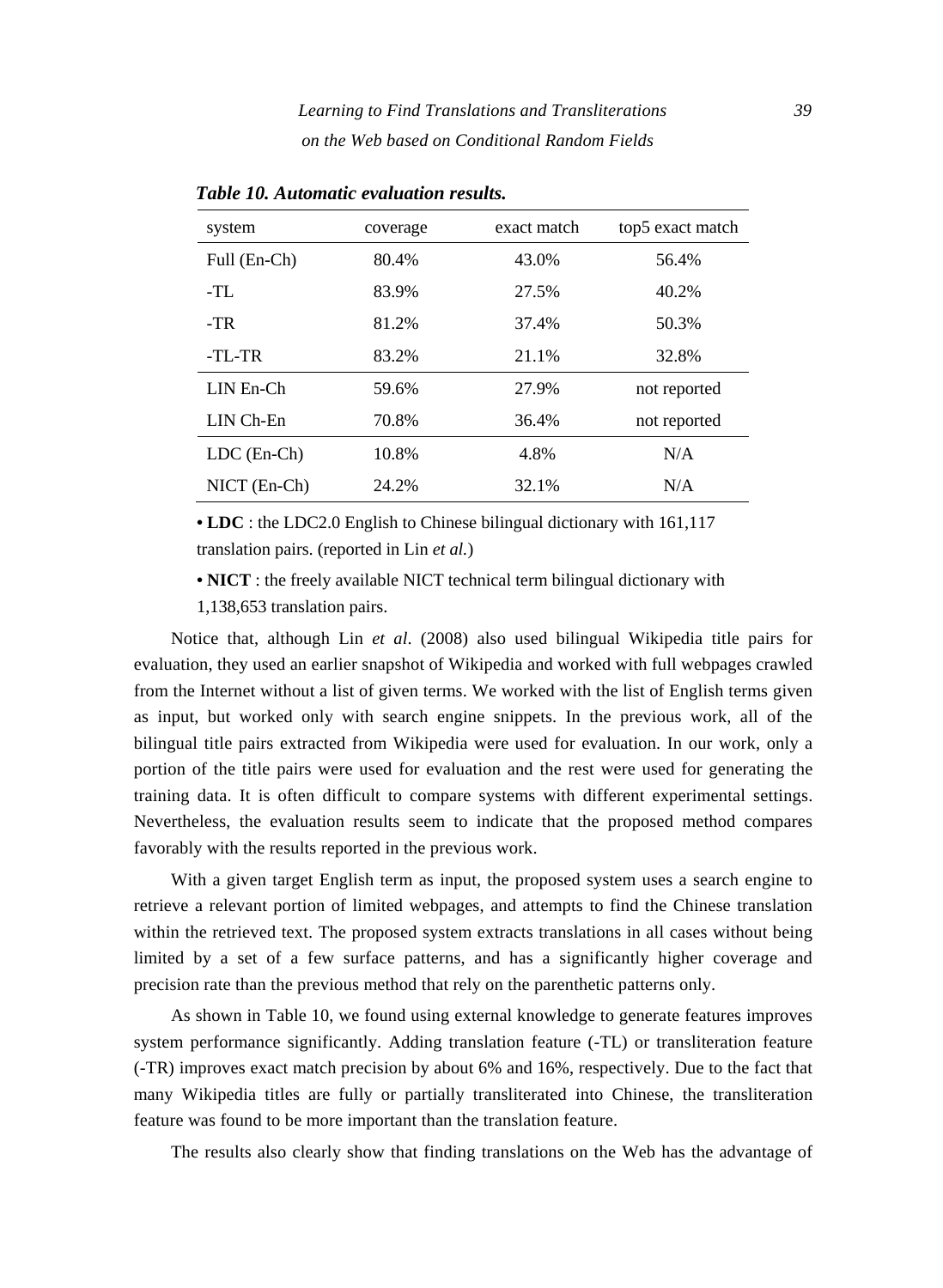better coverage than simply looking up phrases in a terminology bank (with a coverage rate of 24%), or a bilingual dictionary (with a coverage rate of 11%). Although using the NICT terminology bank or LDC bilingual dictionary directly has the worst performance, using them as external knowledge sources improves the performance of the CRF model significantly.

Overall, the full system performed the best, finding translations for 8 out of 10 phrases with an average exact match precision rate of over 40%. Nearly 60% of the exact matches appear in the Top 5 candidates. Leaving out the transliteration feature degraded the precision rate by 16%, far more than leaving out the translation feature. This is to be expected, since English Wikipedia has considerably more named entities with transliterated counterparts in Chinese.

#### **5.2 Manual Evaluation**

In this section, we present two sets of manual evaluation. In Section 5.2.1, we manually evaluate the results produced by the full system.

#### **5.2.1 Error Analysis on Automatic Evaluation**

Since an English phrase is often translated into several Chinese counterparts, evaluation based on exact match against a single reference answer leads to under-estimation. Therefore, we asked a human judge to examine and mark the output of our full system. The judge was instructed to mark each output as **A**: correct translation alternative, **B**: correct translation but with a difference sense from the reference, **P**: partially correct translation, and **E**: incorrect translation.

Table 11 shows 24 randomly selected translations that do not match the relevant reference translations. Half of the translations (12) are correct translations (**A** and **B**), while a third (8) are partially correct translation (**P**). Notice that it is a common practice to translate only the surname of a foreign person. So, four of the eight partial translations may be considered as correct.

In Table 12, we show extracted candidates and frequency counts for 8 example terms. Translation candidates are marked using the same *A*, *B*, *P*, and *E* tags as in Table 11, plus an additional tag, *M*, to indicate an exact match. For the given term *money laundering*, the system extracted 27 exact matches (洗錢), and 2 correct alternatives (洗黑錢) and only 1 erroneous output from 30 snippets returned from the search engine. While technical terms like *money laundering* tend to have literal translations and result in more exact matches, movie titles are often translated into Chinese with completely different meanings. For example, the official Chinese title for the movie, *Music and Lyrics* in Taiwan is "K-歌-情 人" (meaning *karaoke-song-lover*). Given such a title as input, the system was able to extract 18 partial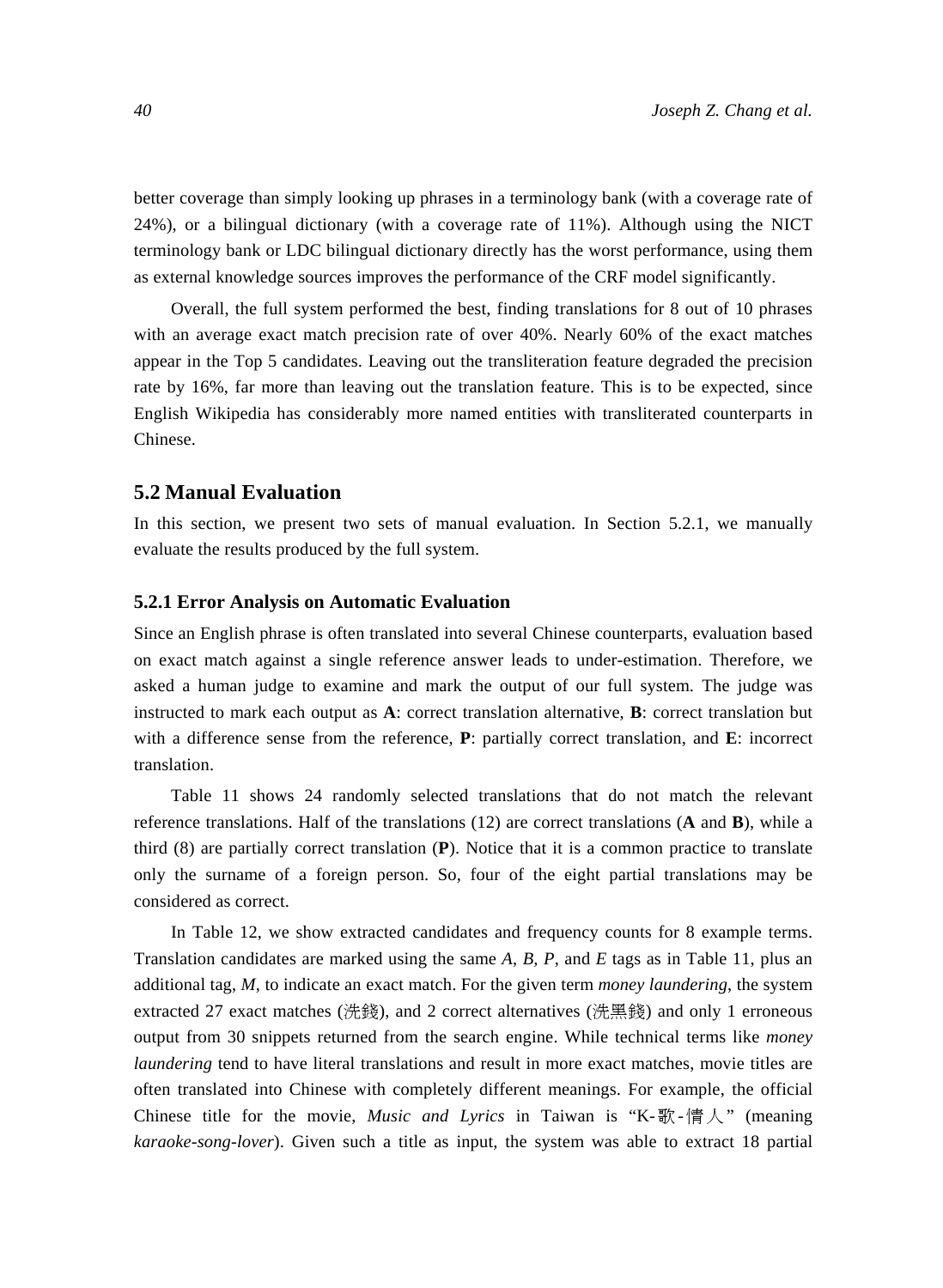matches and 2 exact matches base on surface patterns and modest translation feature value for *music* and 歌(*ge*, *song*). For the given term *colony*, the system extracted 菌落(*colony of fungi or bacteria*), a correct translation with a different sense. Other extracted answers include: transliteration, 科羅尼海島酒店(*Island Colony*), the name of a hotel, and the exact-match translation, 殖民地(*foreign control territory*). For the given term *bubble sort*, the partial translation 排序(*sort*) makes the top-1 translation (with a count of 20), while the top-2 to top-5 are either exact-match or acceptable translations.

| English Wiki                  | Chinese Wiki | Extracted |              |
|-------------------------------|--------------|-----------|--------------|
| Pope Celestine IV             | 塞萊斯廷四世       | 切萊斯廷四世    | A            |
| Huaneng Power International   | 華能國際         | 華能國際電力    | A            |
| Shangrao                      | 上饒市          | 上饒        | A            |
| <b>Aurora University</b>      | 震旦大學         | 奧羅拉大學     | A            |
| Fujian                        | 福建省          | 福建        | A            |
| Dream Theater                 | 夢劇場          | 夢劇場合唱團    | A            |
| Coturnix                      | 鶉屬           | 鶴鶉        | A            |
| Waste                         | 垃圾           | 廢物        | A            |
| Allyl alcohol                 | 烯丙醇          | 丙烯醇       | A            |
| Machine                       | 機械           | 工具機       | A            |
| Colony                        | 殖民地          | 菌落        | B            |
| Collateral                    | 落日殺神         | 抵押        | B            |
| Ludwig Erhard                 | 路德維希・艾哈德     | 艾哈德       | $\mathbf{P}$ |
| John Woo                      | 吳宇森          | 約翰        | P            |
| Osman I                       | 奧斯曼一世        | 奧斯曼       | P            |
| Itumeleng Khune               | 伊圖梅倫・庫內      | 庫內        | $\mathbf{P}$ |
| Naphthoquinone                |              |           | P            |
| Base analog                   | 鹼基類似物        | 鹼基類       | P            |
| <b>Chinese Paladin</b>        | 仙劍奇俠傳        | 神劍        | P            |
| <b>Bubble sort</b>            | 冒泡排序         | 排序        | P            |
| The Love Suicides at Sonezaki | 曾根崎情死        | 夏目漱石      | E            |
| Survivor's Law II             | 律政新人王II      | 金石良緣      | E            |
| Phichit                       | 批集府          | 朗家庭主婦     | E            |
| Ammonium                      | 銨            | 過硫酸銨      | E            |

*Table 11. Cases failing the exact match test.*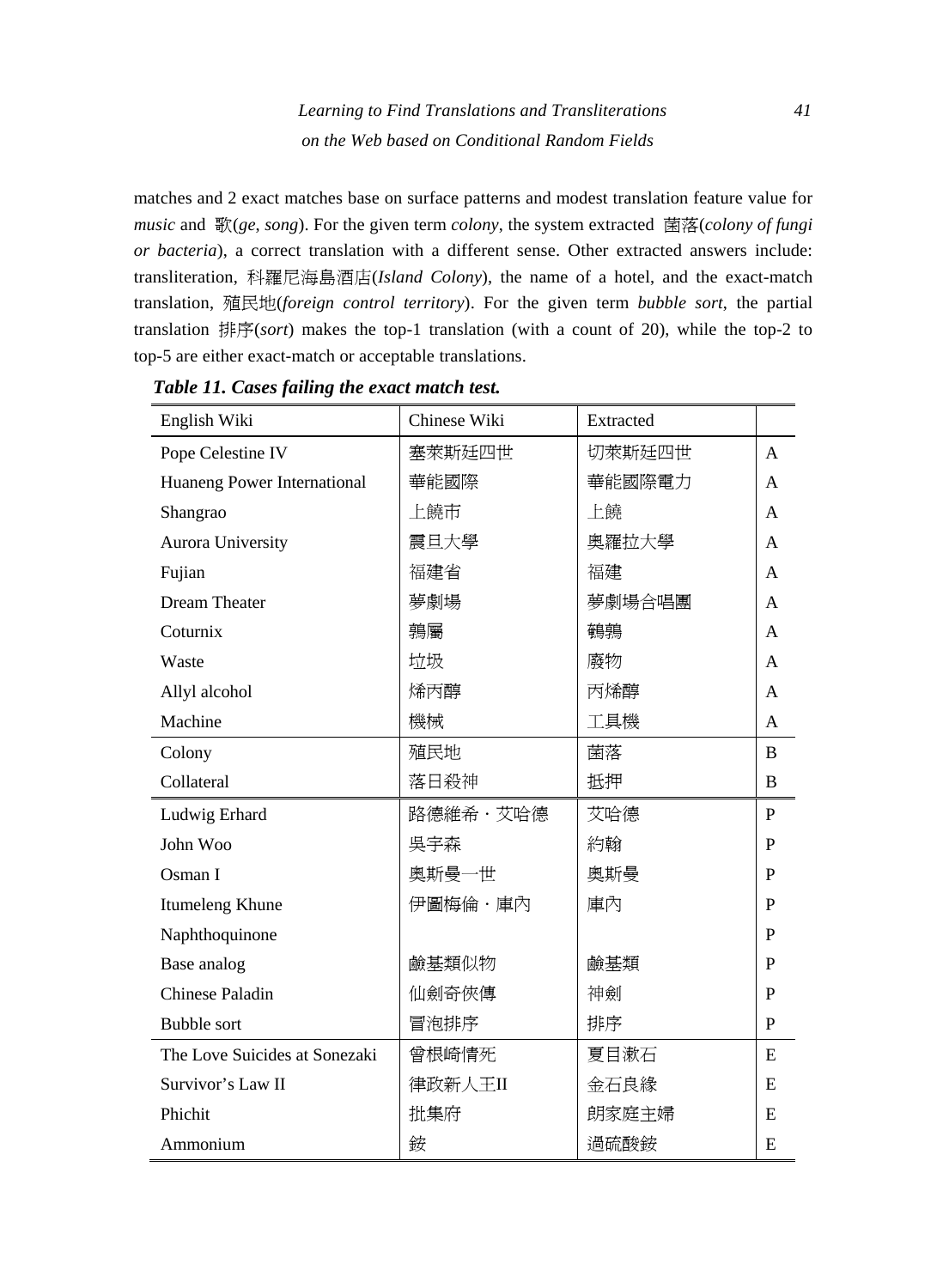Note that this learning-based approach to mining translation and transliteration on the Web is an original contribution of our work. Previous works such as Wu *et al*. (2005); Lin *et al*. (2008), simply used occurrence statistics to identify translations, which is roughly equivalent to our translational or transliterational features (see Section 4.3.2 and Section 4.3.3). While Lin *et al*. used prefixes of 3 letters to provide a makeshift model of transliteration, we model the name-transliteration relations directly using an EM algorithm. Moreover, we also take note of their pattern of appearance to allow more effective extraction of relevant translations with the distance feature (see Section 4.3.4). It is important to note that combining features inherent in a training data, as well as derived from external knowledge sources in a machine learning model allow us to cover more relevant translations, while filtering out many invalid candidates.

| given term          | freq           | candidate |   |
|---------------------|----------------|-----------|---|
| money laundering    | 27             | 洗錢        | M |
|                     | $\overline{2}$ | 洗黑錢       | A |
|                     | 1              | 洗錢宣傳      | E |
| Music and Lyrics    | 18             | 歌情人       | P |
|                     | 2              | K歌情人      | M |
| flyback transformer | 14             | 變壓器       | P |
|                     | 3              | 回掃變壓器     | M |
|                     | $\overline{2}$ | 返馳式變壓器    | A |
|                     | $\overline{2}$ | 返馳變壓器     | A |
| colony              | 15             | 菌落        | B |
|                     | $\overline{2}$ | 科羅尼海島酒店   | B |
|                     | $\overline{2}$ | 殖民地       | M |
| Osman I             | 8              | 奧斯曼       | P |
|                     | 5              | 奧斯曼一世     | M |
| bubble sort         | 20             | 排序        | P |
|                     | 19             | 泡排序       | A |
|                     | 17             | 氣泡排序      | M |
|                     | 9              | 泡沫排序      | A |
|                     | 4              | 泡泡排序      | A |

*Table 12. Extracted candidates and frequencies.*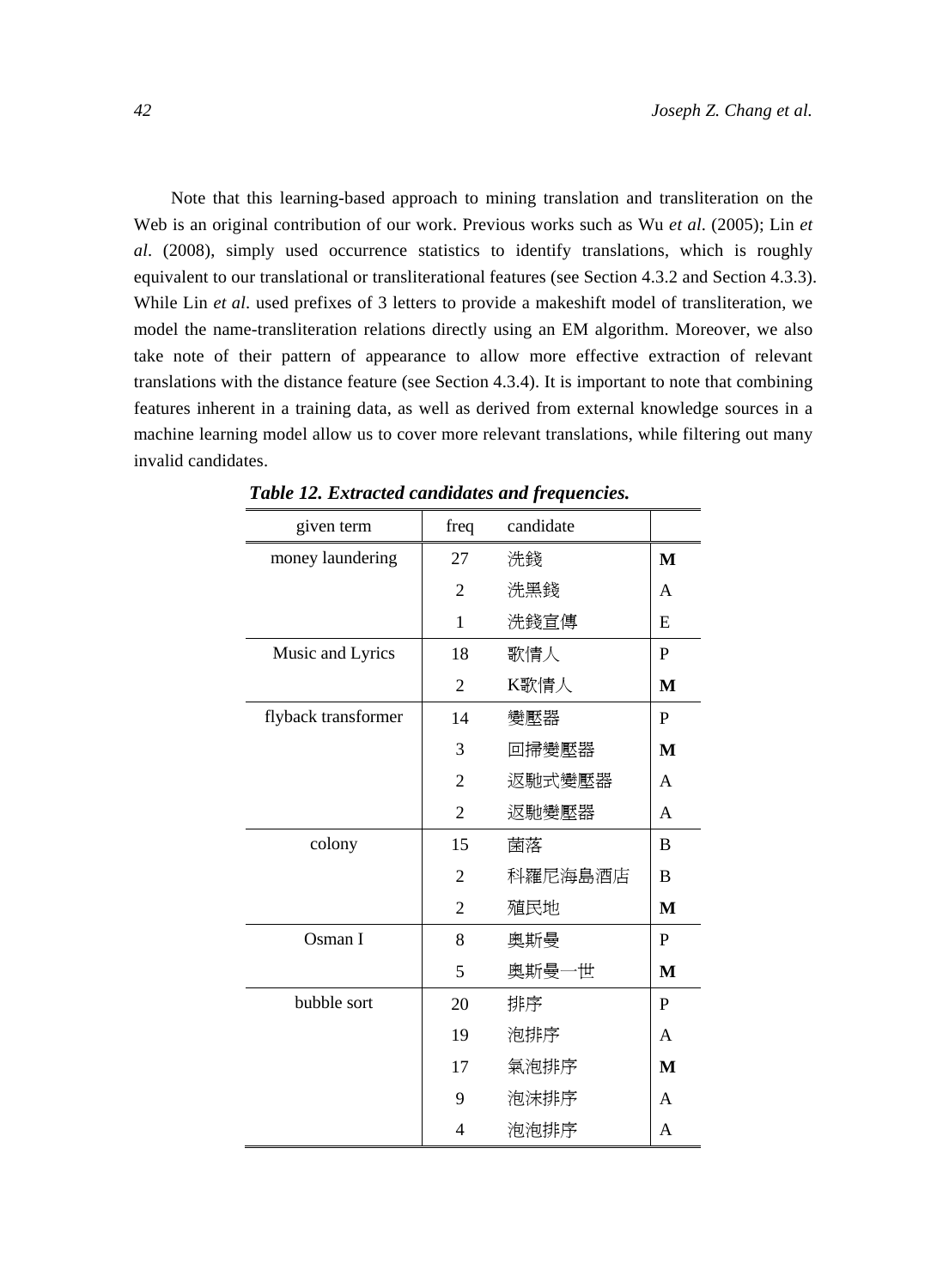#### **6. Conclusion and Future Work**

We have presented a new method for mining translations on the Web for a given term. In our work, we use a set of terms and translations as seeds to obtain mixed-code snippets returned by a search engine, such as *Google* or *Bing*. We then automatically convert the snippets into a tagged sequence of tokens, automatically augment the data with features obtained from external knowledge sources, and automatically train a CRF model for sequence labels. At runtime, we submit a query consisting of the given term to a search engine, tag the returned snippets using the trained model, and finally extract and rank the translation candidates for output. Preliminary experiments and evaluations show our method cleanly combining various features, resulting in an integrated, learning-based system capable of finding both term translations and transliterations.

Many avenues exist for future research and improvement of our system. For example, existing query expansion methods to retrieve more webpages containing translation for the given phrases could be implemented (Zhang *et al*., 2005). Translation features related to word parts (*e.g*., *-lite* in the term *zeolite*) could be used to improve identification of translations. Additionally, an interesting direction to explore is to identify phrase types and length (*i.e*., base NP and NP prep. NP) and train type-specific CRF models for better results. In addition, natural language processing techniques such as word stemming, word lemmatization, or derivational morphological transformation could also be attempted to improve recall and precision.

Another interesting direction to explore is using a robot to crawl webpages and filter mixed-code data to derive the translation features. With the crawled web pages, we can extract translations offline, without having to work with a search engine and its limited returned snippets.

Yet another direction of research would be to enhance the effectiveness of translation features by working on the level of Chinese words instead of characters. For that, we could either use an existing, general-purpose word segmenter or carry out self-organized word segmentation (Sproat & Shih, 1990) to produce word-based translation features.

#### **Reference**

- Bian, G.-W., & Chen, H.-H. (2000). Cross-language information access to multilingual collections on the internet. *Journal of the American Society for Information Science*, 51(3), 281-296.
- Cao, Y., & Li, H. (2002). Base noun phrase translation using web data and the em algorithm. In *Proceedings of the 19th international conference on computational linguistics*, volume 1, 1-7.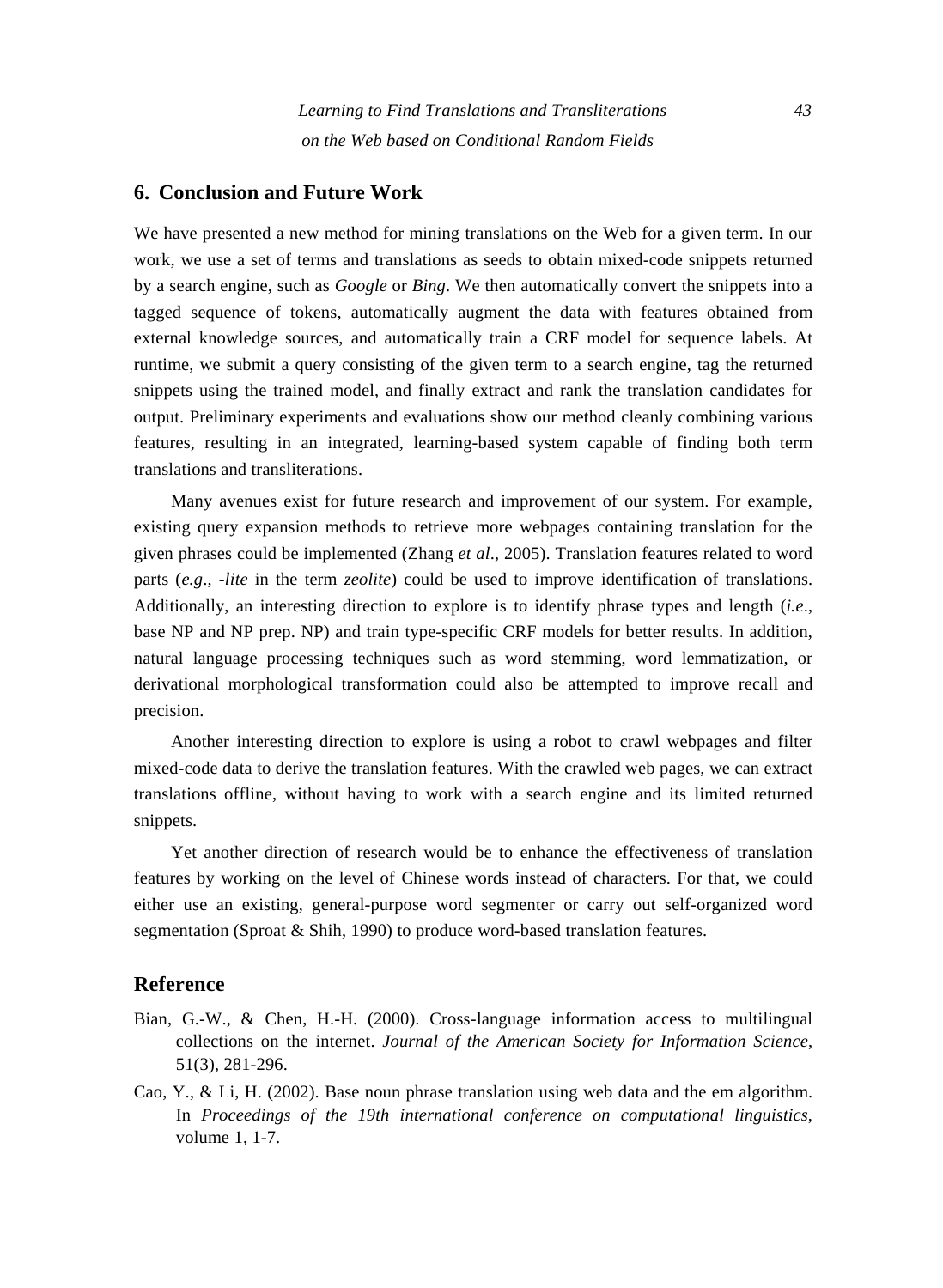- Chang, J. Z., Chang, J. S., & Jang, R. J.-S. (2012). Learning to find translations and transliterations on the web. In *Proceedings of the 50th annual meeting of the association for computational linguistics*, volume 2, 130-134.
- Cheng, P.-J., Teng, J.-W., Chen, R.-C., Wang, J.-H., Lu, W.-H., & Chien, L.-F. (2004). Translating unknown queries with web corpora for cross-language information retrieval. In *Proceedings of the 27th annual international acm sigir conference on research and development in information retrieval*, 146-153.
- Fellbaum, C. (1998). *Wordnet: An electronic lexical database*. MIT Press.
- Gale, W. A., & Church, K. W. (1991). Identifying word correspondence in parallel texts. In *Proceedings of the workshop on speech and natural language*, 152-157.
- Giles, J. (2005). Internet encyclopaedias go head to head. *Nature*, 438(7070), 900-901.
- Google. (2010). Freebase data dumps (August 16th, 2010 ed.). http://download.freebase.com/datadumps/.
- Gravano, L., & Henzinger, M. H. (2006). Systems and methods for using anchor text as parallel corpora for cross-language information retrieval (No. 7146358).
- Huang, C.-R. (2003). Sinica bow: integrating bilingual wordnet and sumo ontology. In *Proceedings of 2003 International Conference on Natural Language Processing and Knowledge Engineering*, 825-826.
- Huang, F., Vogel, S., & Waibel, A. (2003). Automatic extraction of named entity translingual equivalence based on multi-feature cost minimization. In *Proceedings of the acl 2003 workshop on multilingual and mixed-language named entity recognition*, 15, 9-16.
- Knight, K., & Graehl, J. (1998). Machine transliteration. *Computational Linguistics*, 24(4), 599-612.
- Koehn, P., & Knight, K. (2003). Feature-rich statistical translation of noun phrases. In *Proceedings of the 41st annual meeting on association for computational linguistics*, volume 1, 311-318.
- Kupiec, J. (1993). An algorithm for finding noun phrase correspondences in bilingual corpora. In *Proceedings of the 31st annual meeting on association for computational linguistics*, 17-22.
- Kwok, K., Deng, P., Dinstl, N., Sun, H., Xu, W., Peng, P., & Doyon., J. (2005). Chinet: a chinese name finder system for document triage. In *Proceedings of 2005 international conference on intelligence analysis*.
- Lafferty, J. D., McCallum, A., & Pereira, F. C. N. (2001). Conditional random fields: Probabilistic models for segmenting and labeling sequence data. In *Proceedings of the eighteenth international conference on machine learning*, 282-289.
- Li, Y., & Grefenstette, G. (2005). Translating chinese romanized name into Chinese idiographic characters via corpus and web validation. In *Proceedings of coria 2005*, 323-338.
- Lin, D., Zhao, S., Van Durme, B., & Paşca, M. (2008). Mining parenthetical translations from the web by word alignment. In *Proceedings of acl-08: Hlt*, 994-1002.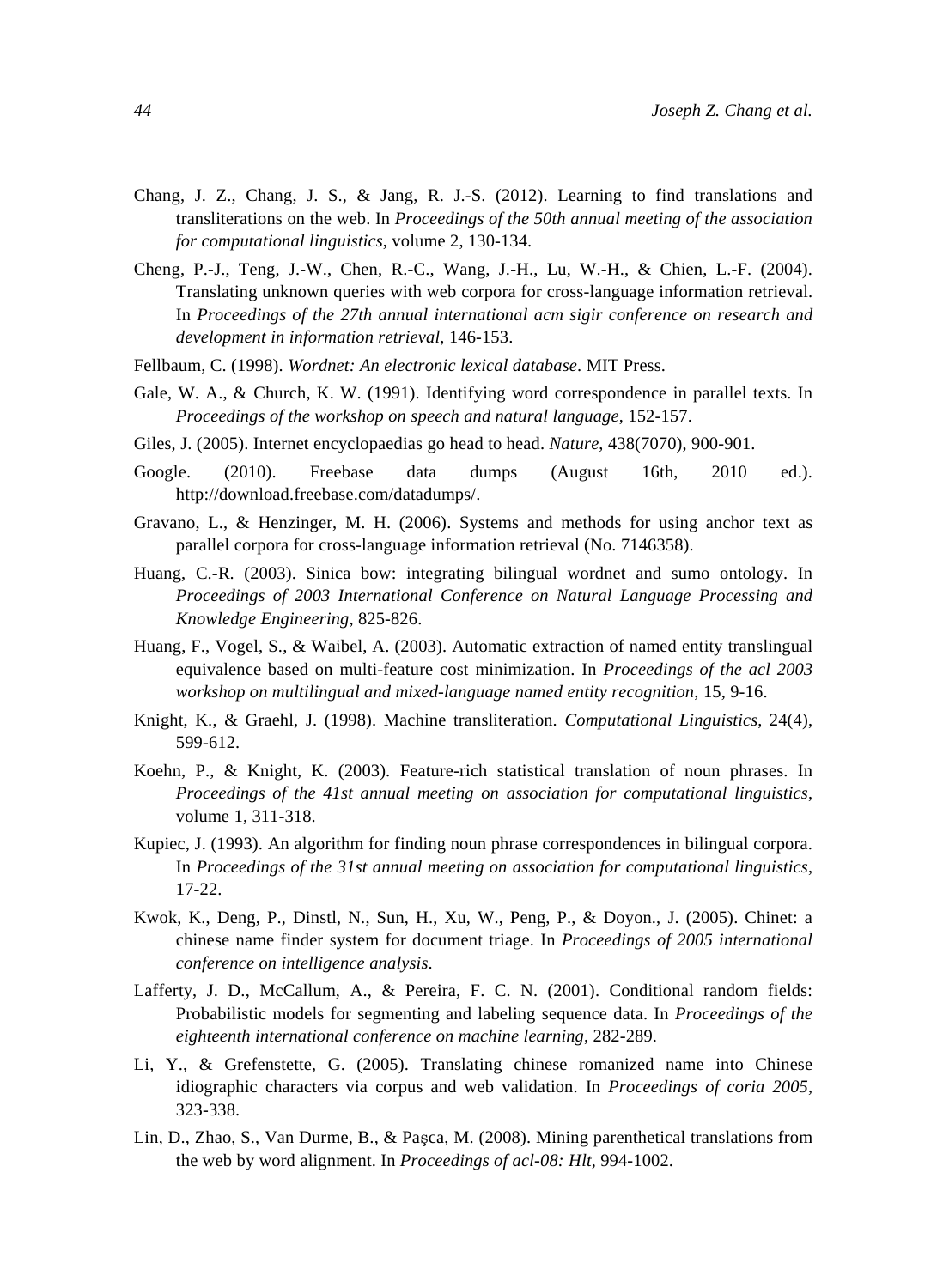- Lu, W.-H., Chien, L.-F., & Lee, H.-J. (2004). Anchor text mining for translation of web queries: A transitive translation approach. *ACM Trans. Inf. Syst.*, 22(2), 242-269.
- Melamed, I. D. (2000). Models of translational equivalence among words. *Computational Linguistics*, 26(2), 221-249.
- Nagata, M., Saito, T., & Suzuki, K. (2001). Using the web as a bilingual dictionary. In *Proceedings of the workshop on data-driven methods in machine translation*, volume 14, 1-8.
- Qu, Y., & Grefenstette, G. (2004). Finding ideographic representations of Japanese names written in latin script via language identification and corpus validation. In *Proceedings of the 42nd annual meeting on association for computational linguistics*.
- Quah, C. K. (2006). *Translation and technology*. Palgrave Macmillan.
- Smadja, F., McKeown, K. R., & Hatzivassiloglou, V. (1996). Translating collocations for bilingual lexicons: a statistical approach. *Computational Linguistics*, 22(1), 1-38.
- Sproat, R. W., & Shih, C. (1990). A statistical method for finding word boundaries in Chinese text. *Computer Processing of Chinese and Oriental Languages*, 4(4), 336-351.
- Wu, J.-C., Lin, T., & Chang, J. S. (2005). Learning source-target surface patterns for web-based terminology translation. In *Proceedings of the acl 2005 on interactive poster and demonstration sessions*, 37-40.
- Zhang, Y., Huang, F., & Vogel, S. (2005). Mining translations of oov terms from the web through cross-lingual query expansion. In *Proceedings of the 28th annual international acm sigir conference on research and development in information retrieval*, 669-670.